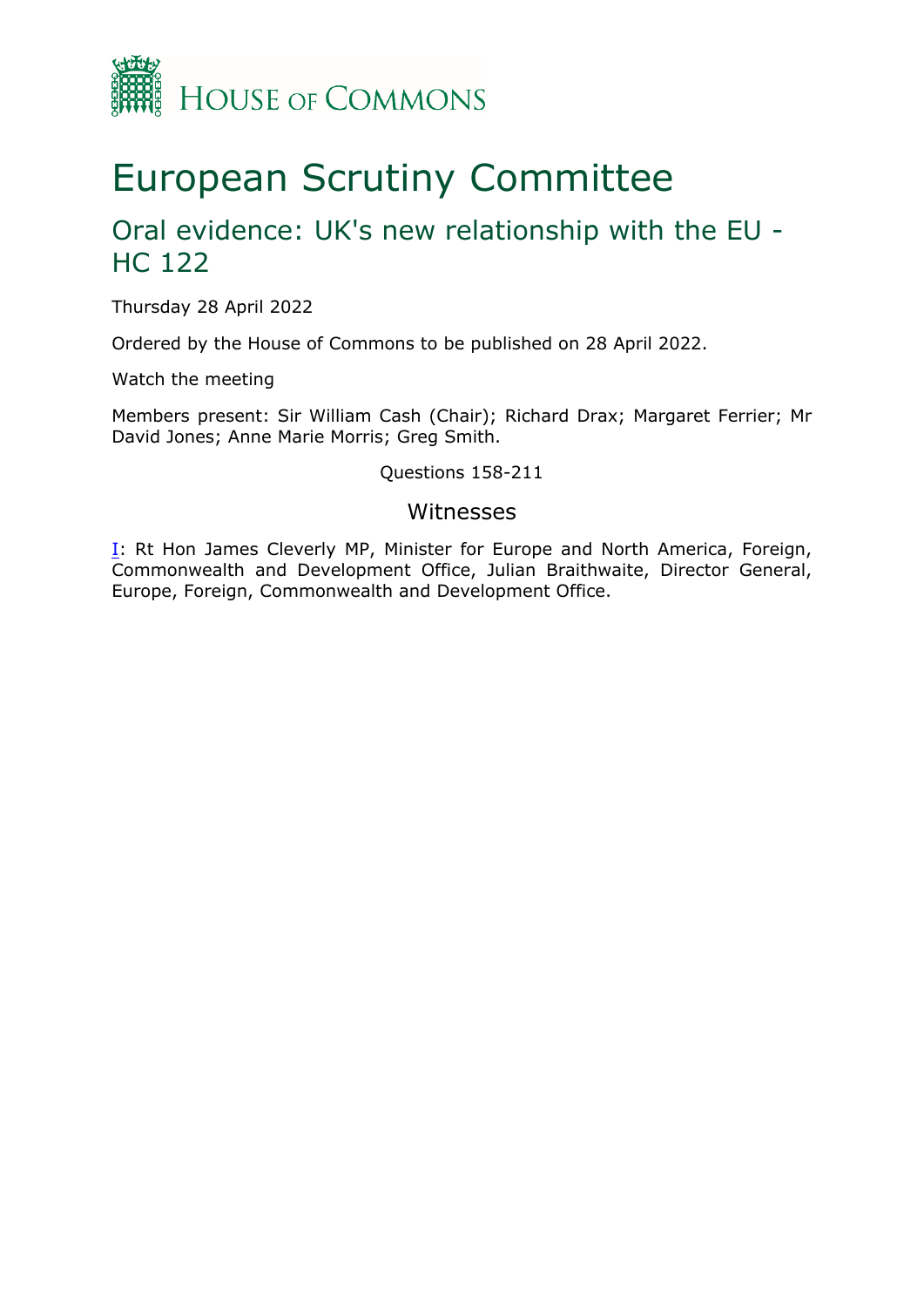

### <span id="page-1-0"></span>Examination of witnesses

Witnesses: James Cleverly and Julian Braithwaite.

Q158 **Chair:** Good morning, Minister. Welcome to the Committee, and thank you for appearing this morning. Your portfolio is considerable and covers areas of very great political and legal importance. Wearing the hat of Europe Minister, you are partly responsible for the success of the relationship between us and the other parties concerned. In today's session, we are going to ask you about the Government's renegotiation of the Northern Ireland protocol, the first year of operation of the trade and co-operation agreement, the Government's work with the EU on coordinating sanctions against Russia for its unprovoked aggression in Ukraine, and the status of negotiations on a trade and border agreement with the EU for Gibraltar.

Before we start, Mr Braithwaite—if you can catch your breath, having just managed to get here—we have heard from you before in evidence, but for the record, would you be kind enough to introduce yourself?

*Julian Braithwaite:* Certainly. My name is Julian Braithwaite, and I am the director general for Europe in the Foreign, Commonwealth and Development Office.

Q159 **Chair:** Thank you very much indeed. I will start with the first question. I have outlined some of the things that we are going to ask, but would you be kind enough, Mr Cleverley, to explain your ministerial responsibilities, specifically with regard to the Northern Ireland protocol and the trade and co-operation agreement, and how you see them fitting with the Foreign Secretary's responsibilities?

**James Cleverly:** The role that I have as Minister for Europe and North America means that in much of the work around the Northern Ireland protocol negotiations, the TCA and our broader relationship with the EU, I understudy for the Foreign Secretary. I help her bear the load, because as Foreign Secretary she has a very broad, traditional role. With regard to relations between the UK and the EU, there is a large number of meetings that are quite technical. I have accompanied her to a number of rounds of negotiations with Mr Šefčovič and his team, both here in the UK and in Brussels. I maintain the intensity of the interaction between the UK and the EU. In fact, just yesterday I was over in Brussels, visiting Members of the European Parliament and senior members of the European Union.

Q160 **Chair:** You see people in our mission as well, presumably?

#### *James Cleverly: Yes.*

Q161 **Chair:** This has been quite recently.

**James Cleverly:** Indeed. When I was over, I was, in part, hosted by Lindsay, our ambassador to the EU and UKMis permanent rep. Part of my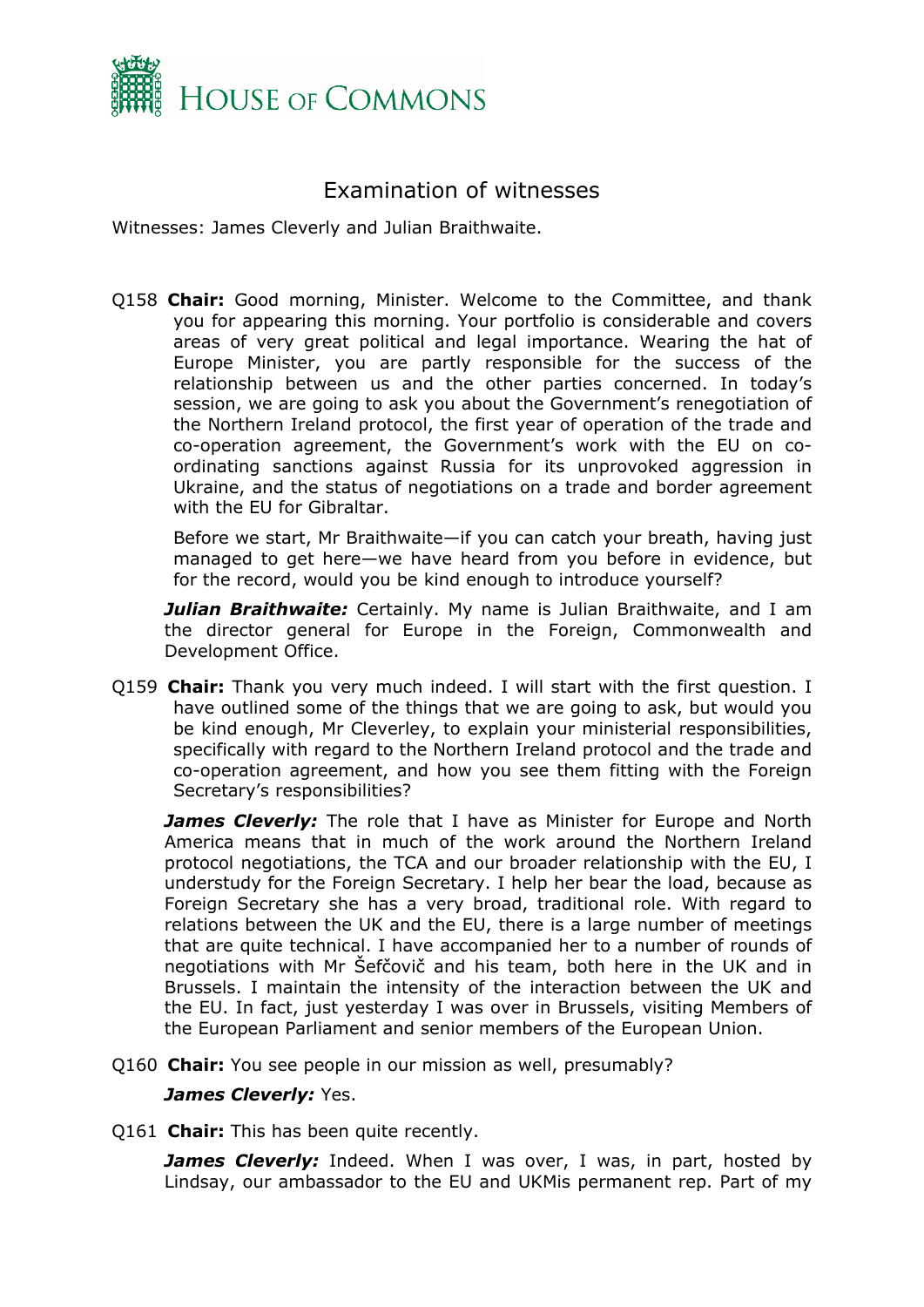

job is understudying the Foreign Secretary where she takes the primary responsibility. A big part of it is maintaining the intense level of interaction that the UK benefits from having with the European Union.

Q162 **Chair:** On the protocol, presumably you have to take a similar position as Brandon Lewis, the Northern Ireland Secretary—it is an interactive operation.

*James Cleverly:* That is right. Again, I had regular informal meetings with both Brandon Lewis and Conor Burns, as the Ministers in the Northern Ireland Office. Obviously, our officials work very closely together. When I speak on Northern Irish issues, for example, on my recent trip to the United States of America when I went to Washington DC, I always make sure I plug in with NIO Ministers. I give them the downlow, as well as the downlow that I provide to the Foreign Secretary.

Q163 **Chair:** Do they give you briefings so that you have a complete picture? It is quite a big role.

**James Cleverly:** We do have regular, structured cross-Whitehall meetings. However, one of the big advantages that I have found is being able to have very regular informal exchanges—that is very useful. As we know, with many things to do with Northern Ireland, and to do with our relationship with the EU, things can move quite quickly, and conversations are had in multiple places about the same issue. Being able to regularly and informally compare notes means that the UK can put forward a consistent and considered position, whether we are talking in Northern Ireland, in the EU, in Ireland or in the US. I have found that the relationship between the FCDO and the Northern Ireland Office has been working very well.

Q164 **Richard Drax:** Good afternoon. It is nice to see you, Minister. In July 2021, the Government published the Command Paper on the Northern Ireland protocol, "The Way Forward". This set out proposals for reform on the protocol and was followed by intensive UK-EU negotiations. What progress has been made towards achieving the changes outlined in the Command Paper?

**James Cleverly:** I think it is important to say that we have made progress. I think the Foreign Secretary and Vice-President Šefčovič enjoy a good professional working relationship, and we do feel that Mr Šefčovič and his team come with a desire to resolve this issue.

The truth is that we have come to something of an impasse, and I don't think that is through a lack of good will; I think it is more through what we regard in the UK as an overly limited negotiating mandate that Mr Šefčovič and his team have. We have put forward a range of, we think, very effective and well worked-through proposals for a technical way of addressing the EU's concerns about the integrity of the single market, which we believe addresses the concerns that they have raised with us. At the moment Mr Šefčovič has not been able to accept those and, as I say, I think his mandate limits him from doing so, rather than any lack of desire to get a resolution on his part.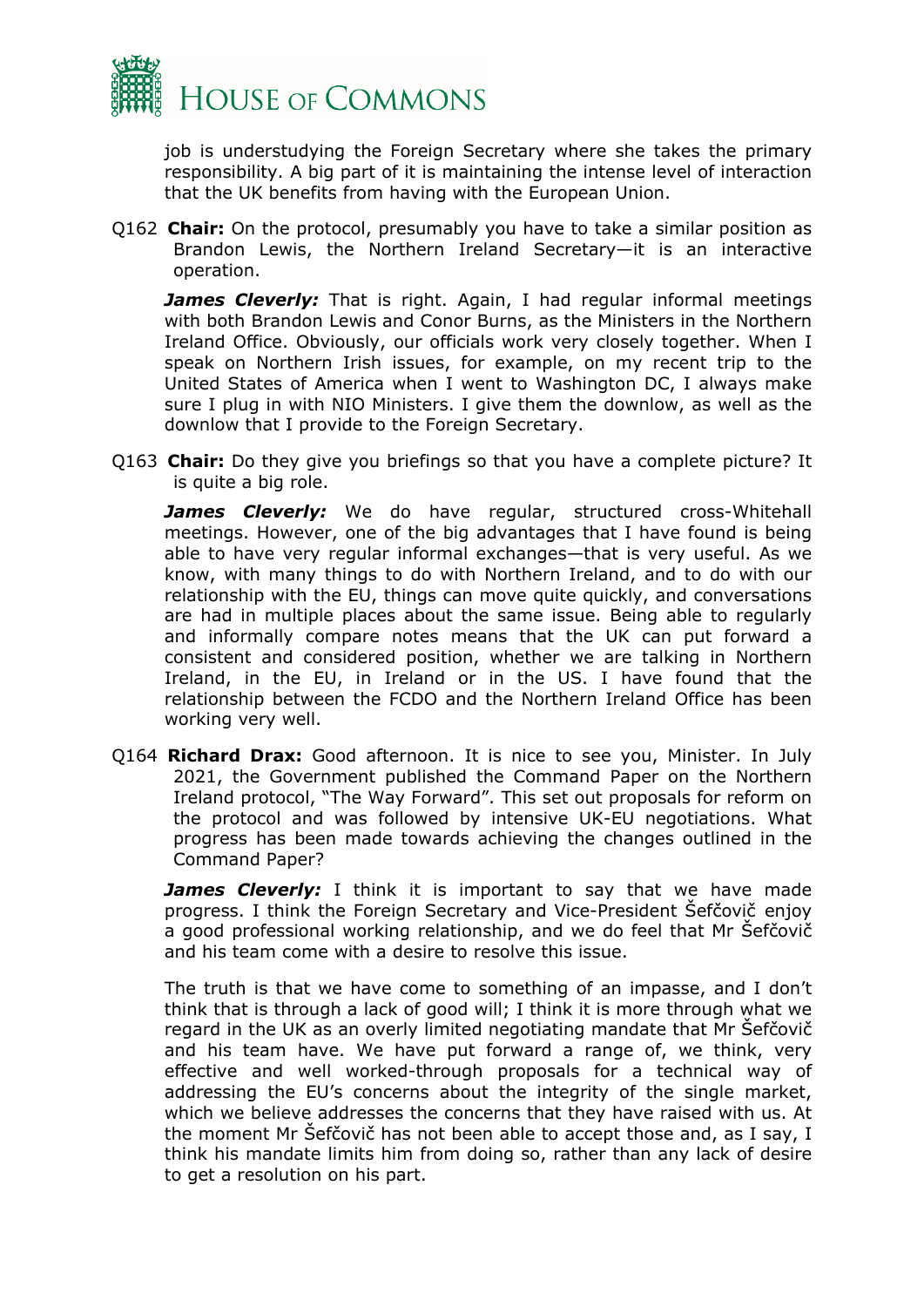

The reason I say "something of an impasse" is that while we have made progress, at the moment we are struggling to see how, within the current mandate, he is able to move forward. The simple truth—this is the point we have presented—is that the situation, as we now see it, just is not working. It is not doing what it was meant to do, which is to protect equally north-south and east-west trade, and that, by extension, is causing community tensions in Northern Ireland, which we feel are problems that need to be addressed.

Q165 **Richard Drax:** Would you just tell us and our millions of viewers exactly what progress has been made, bearing in mind it is clearly not as much progress as you would like?

*James Cleverly:* We got a good resolution, for example, on medicines. That demonstrates that where there is a real driver for innovation and reform, that can happen, and it has happened; so that is positive. It is one of these things where you can nail down quite a few issues, but until you get the last one you cannot really get any of them delivered. It is really hanging on a whole load of things where we could work more smoothly and effectively, hanging on a couple of issues around the EU's concerns around the integrity of the single market. But again, one of the challenges is that we are now regarding this as more about how we protect the Good Friday agreement, rather than a technical trade problem. That is where the gap is between our position and the EU's position.

Q166 **Richard Drax:** A colleague of mine will be touching on article 16, but just before that happens, how much longer do you think you can continue to negotiate with the EU over this?

*James Cleverly:* We want a negotiated settlement. We still regard a negotiated change to the protocol as the best way forward. We have made it clear that that is our desired outcome.

Q167 **Richard Drax:** And if that is not possible, for how much longer will you go on negotiating, because this thing has dragged on now for an awful long time?

**James Cleverly:** Yeah, and pressure is building. We have a broader concern. We have a standstill situation, which is far from perfect, and we have seen that that standstill position has been driving community tensions in Northern Ireland. Our concern is that the EU's position is worse than the standstill position, so for us that really is unacceptable. The point we are making is that the current standstill position, where we are not applying a number of checks that would have to come in under their proposals, is already causing tensions. Their proposals, we believe, would make it worse; and we are saying it has to be better than the standstill. That is the challenge.

In terms of how much longer, we see these tensions building over time. The longer this goes unresolved, the more those tensions build. That is a deeply, deeply undesirable situation. The Prime Minister has made it clear that we will need to look at ways of addressing and alleviating those community tensions. Exactly when that happens, exactly how, exactly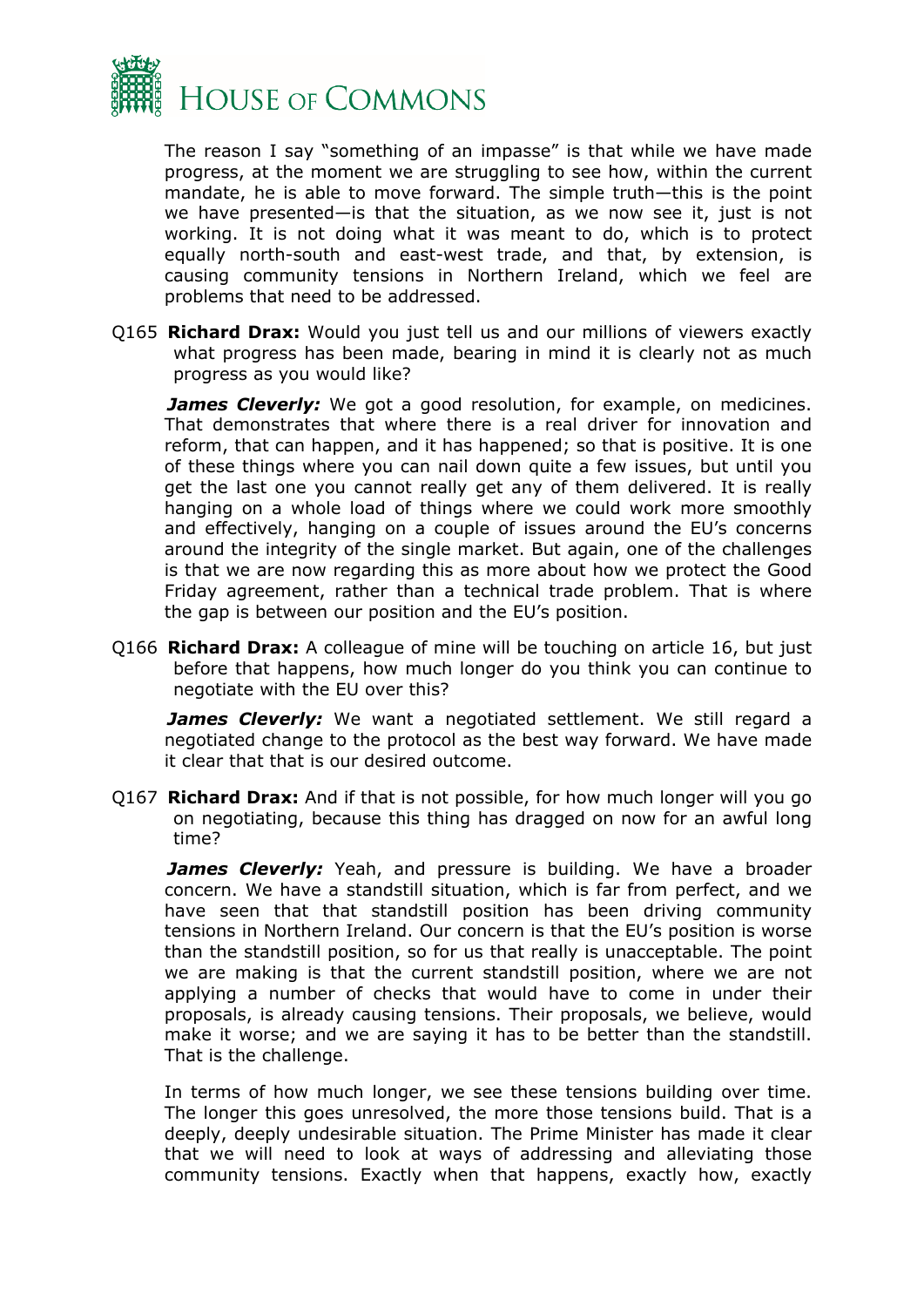

under what circumstances, I am not able to say and we are discussing what that might look like, but it is something we recognise needs to be resolved.

Q168 **Richard Drax:** As I understand it, the Queen's Speech will have something on this that will help clarify this matter once and for all, will it not?

*James Cleverly:* We are looking at a range of options about what we can do to ease these tensions. I do not want to go further than that, because conversations about the best mechanism, exactly when and exactly how, are still being had.

Q169 **Chair:** On the question of the essential issue of political stability, the contents of the protocol itself, the failures to be able to carry things forward, as many people perceive them, and the difficulty therefore of sovereignty, integrity, territoriality and also the whole question of the integrity of our constitutional arrangements with Northern Ireland, we only have to look at Northern Ireland questions yesterday to see how these issues cropped up over and over again. And, of course, we have elections taking place in Northern Ireland a few days' time. So it is not just a question of trading relationships; it is getting beyond that and there are really serious questions.

It would be a different context, of course, but the question of sovereignty with respect to part of the United Kingdom being effectively impugned by an agreement that wasn't working is a very serious matter, particularly in regard to the political and civil issues that can arise in the context of Northern Ireland. This question of sovereignty has been dealt with in the withdrawal agreement Act. Section 38 provides a mechanism for doing it, notwithstanding section 38(2)(b), which deals with the question of "direct applicability or direct effect". For practical purposes, there are some very major constitutional issues coming up and there is also the question of the reference to the Supreme Court of the Northern Ireland case, which has been around for some months now.

Against that background, perhaps you might be excused from giving us a direct answer as to what is going to be in the Queen's Speech, but the whole thrust of the sense of concern that has arisen and the importance of the constitutional significance is surely such that we would find it quite surprising if there were nothing in the Queen's Speech, if I can put it to you that way around? This is a fundamental issue of such importance that we would like to believe that these matters will be addressed.

*James Cleverly: Sir William, I can assure you that the concern that you* highlight in your question is absolutely felt across Government. We have seen that the implementation of the protocol, and the disproportionate way it affects north-south and east-west trade, has already driven the resignation of two First Ministers in Northern Ireland. We see the devolved Government in Northern Ireland not established and not working. We have elections coming up soon. Of course, we hope that those elections get to a stage where the Assembly is up and running, but we can see those tensions are very real and building.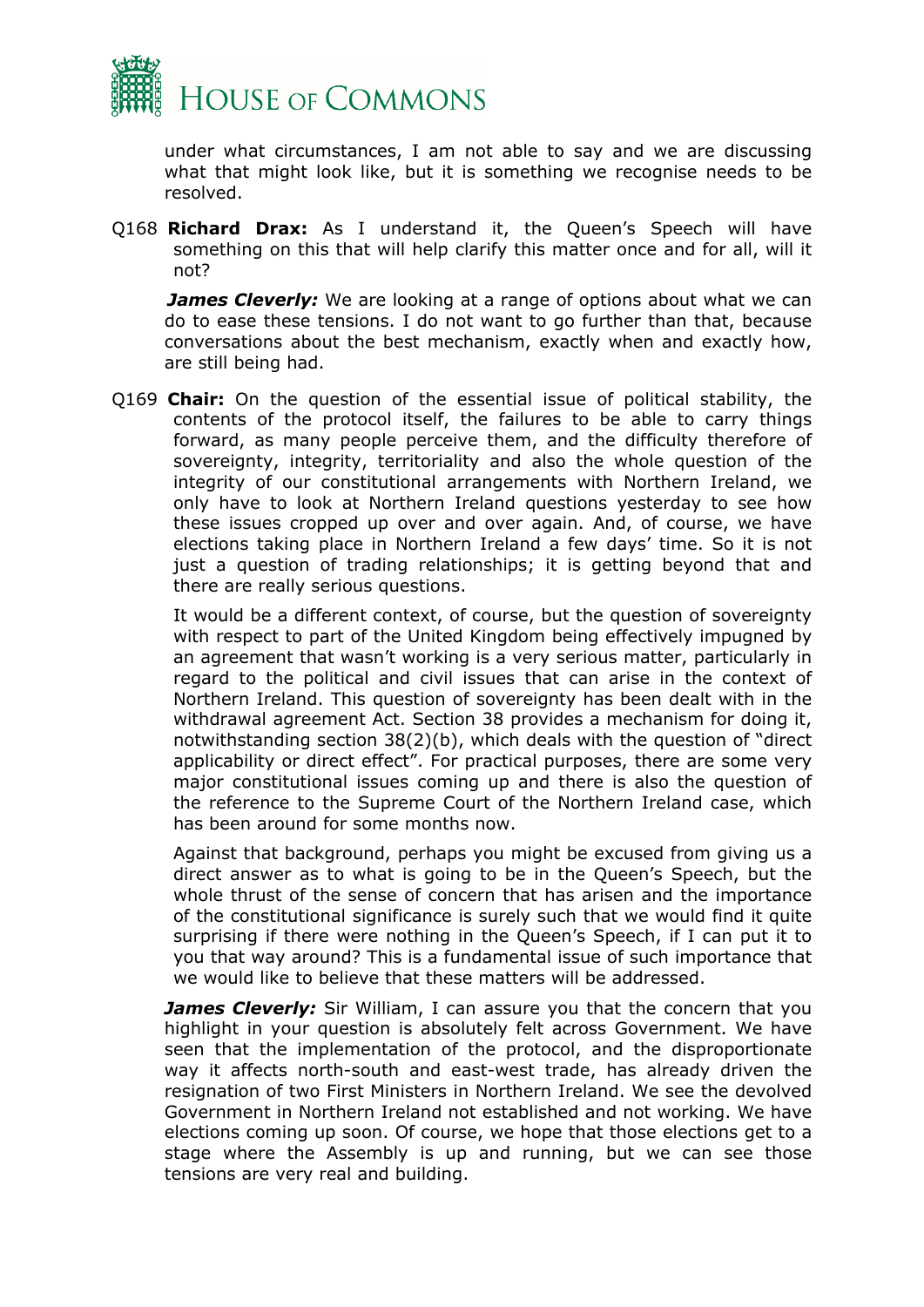

We absolutely recognise the urgency of resolving the situation. I sometimes fear that when we highlight the strength of our concern about community tensions in Northern Ireland, some of the people we speak to, not just within the EU but more broadly, think that what we are discussing is a technical trade issue about products crossing borders. The point we are making is that many of us have lived through the troubles, in our younger years. We are absolutely determined to protect the Good Friday agreement and not go back to that point in time and that circumstance.

The tensions that are building are the primary focus of our concern. Our belief is that the technical proposals we have put forward address all the issues that the EU are concerned about with regard to integrity of the single market. By implementing our proposals, we could address their concerns and alleviate the pressure, which is the big driver of our concerns.

Q170 **Chair:** Your responsibilities are so extensive that, as you have indicated, you are also in touch with things that are going on in the United States, for example. It is quite clear from the report I saw this morning that Mr Coveney is going to see Mr Biden. It does not take much for us to put two and two together and think, "Well, he is not going to see Mr Biden for no reason; it will be to do with the Good Friday agreement." No doubt it will also be to do with the impression people are getting that we are reaching the end of the line, as it were. Do you have any thoughts on that issue?

*James Cleverly:* In the conversations that I have had both in Congress and with White House officials, they take the Good Friday agreement very seriously, and I commend them for doing so. But we are closer to it geographically, obviously—and this is something we look at all the time and in detail. I sometimes think that there is a bit of a misunderstanding of exactly how this situation is playing out on the ground. The American Administration—not just the Administration, but right across the political spectrum in the US—take the Good Friday agreement incredibly seriously, and we are pleased that they do. That is why we are highlighting the risk to the things that the Good Friday agreement was trying to protect.

Q171 **Mr Jones:** On that point, are the Americans aware of the reservations that people, such as David Trimble, have expressed about the impact that the protocol is having on the integrity of the Good Friday agreement? Has that been made clear to the Americans?

**James Cleverly:** I know that the Secretary of State for Northern Ireland speaks regularly with senior officials and politicians in the United States of America. On my recent trip, I made the case that there are many voices in the Unionist community in Northern Ireland who are expressing real concern. These are people who do not have a direct political advantage in doing so. These are not people who are up for election; these are people who are passionate about maintaining peace and security in Northern Ireland.

I remind our American and European friends that they should listen to this range of Unionist voices because they are all expressing very severe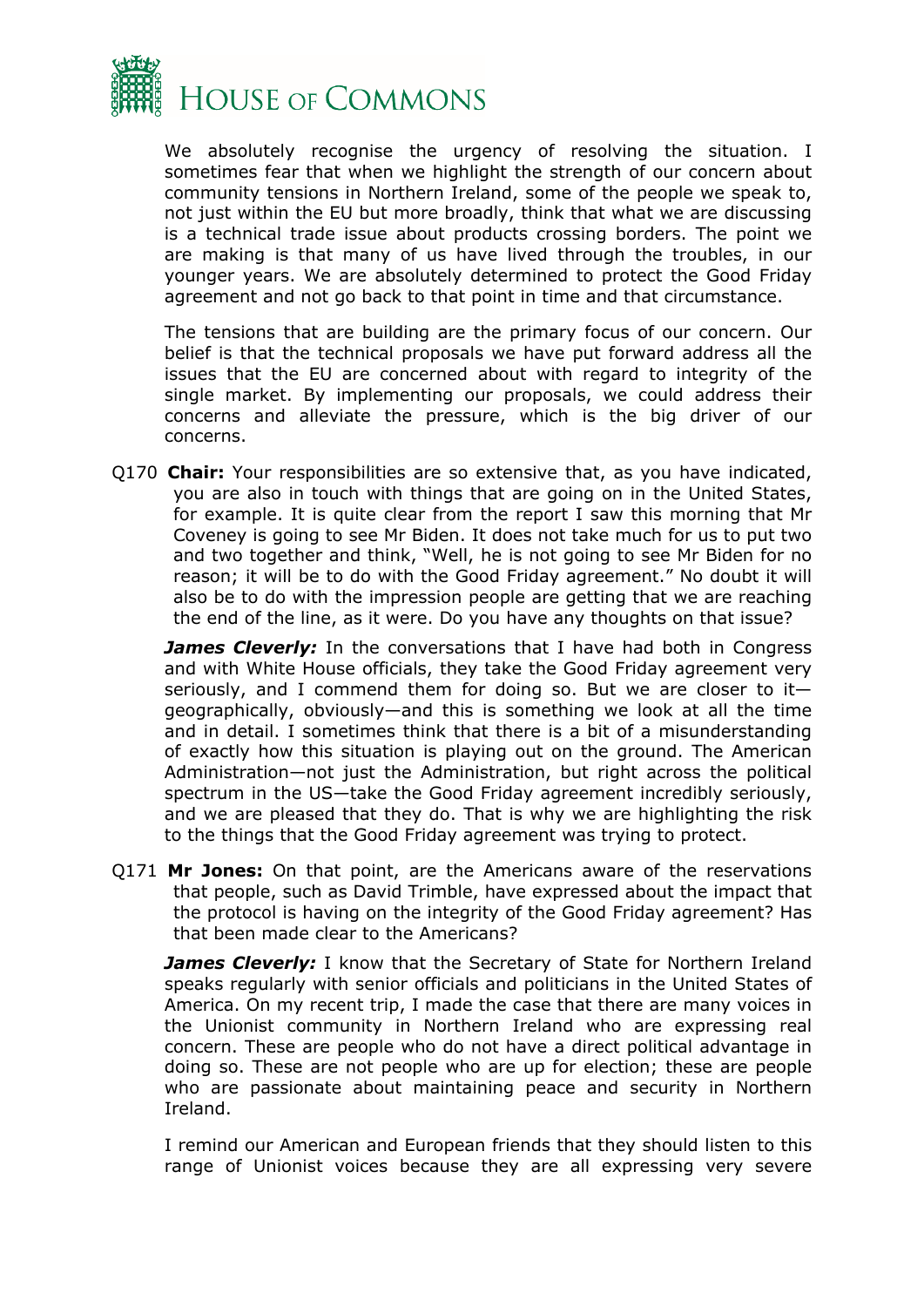

reservations—no, it is stronger than that: they are all basically saying, "This is not working." When peace builders such as Lord Trimble are saying that they are worried, I think everybody should sit up and take note, because he does not say things like that lightly.

The Prime Minister, the Foreign Secretary and the Secretary of State for Northern Ireland—actually, everyone in Government—are focused on ensuring that we do not see Northern Ireland slip back into violence at all, and we feel that this is one of the things that we should address to prevent that from happening.

Q172 **Mr Jones:** I do not know whether you have seen it, but last month this Committee published a report on the EU Commission's work programme for 2022. We identified that there were at least 29 proposals for new or amended EU laws that Northern Ireland will have to apply under the dynamic alignment that arises under the protocol—we actually described it as a motorway of EU-derived legislation coming into Northern Ireland. Do the Government's proposals for reform—the proposals that we have put to Maroš Šefčovič—draw attention to this particular problem, and are there any suggestions for how to stop the motorway of legislation coming into Northern Ireland?

*James Cleverly:* I confess that I would need to look back at your report to see which bits of legislation are most likely to have an impact on the issues we have been discussing with Mr Šefčovič and his team.

Q173 **Mr Jones:** I think what we are more concerned about is the principle of dynamic alignment. It is inevitable that whenever a piece of legislation comes from the EU that is covered by the protocol, it will have to be taken on board in Northern Ireland. As a matter of principle, have the Government put forward proposals to stop that state of affairs continuing?

*James Cleverly:* As I say, the point we have been making to the EU is that the situation as we currently find it—even with the decision not to apply the elements of the protocol as drafted—is causing problems. We are not willing to see anything that will push us more towards that misalignment between communities or that will affect that foundationstone principle of the Good Friday agreement. I don't want to speculate further. It is my fault—I will re-check the legislation you are speaking about.

However, our broad principle is that there can be a dynamic, flexible and pragmatic working relationship between the EU and the UK when it comes to Northern Ireland. If we can establish that as a principle—that we are good faith actors; that neither is trying to disadvantage, harm or hinder the other; and that we look at the unique history and the importance of maintaining peace and security in Northern Ireland in all respects—we can have an effective way that works for the future. That is the principle that we need to embed. At the moment, the situation isn't providing us the comfort that we would want in terms of that community tension.

Q174 **Mr Jones:** When you speak of a dynamic working arrangement, does that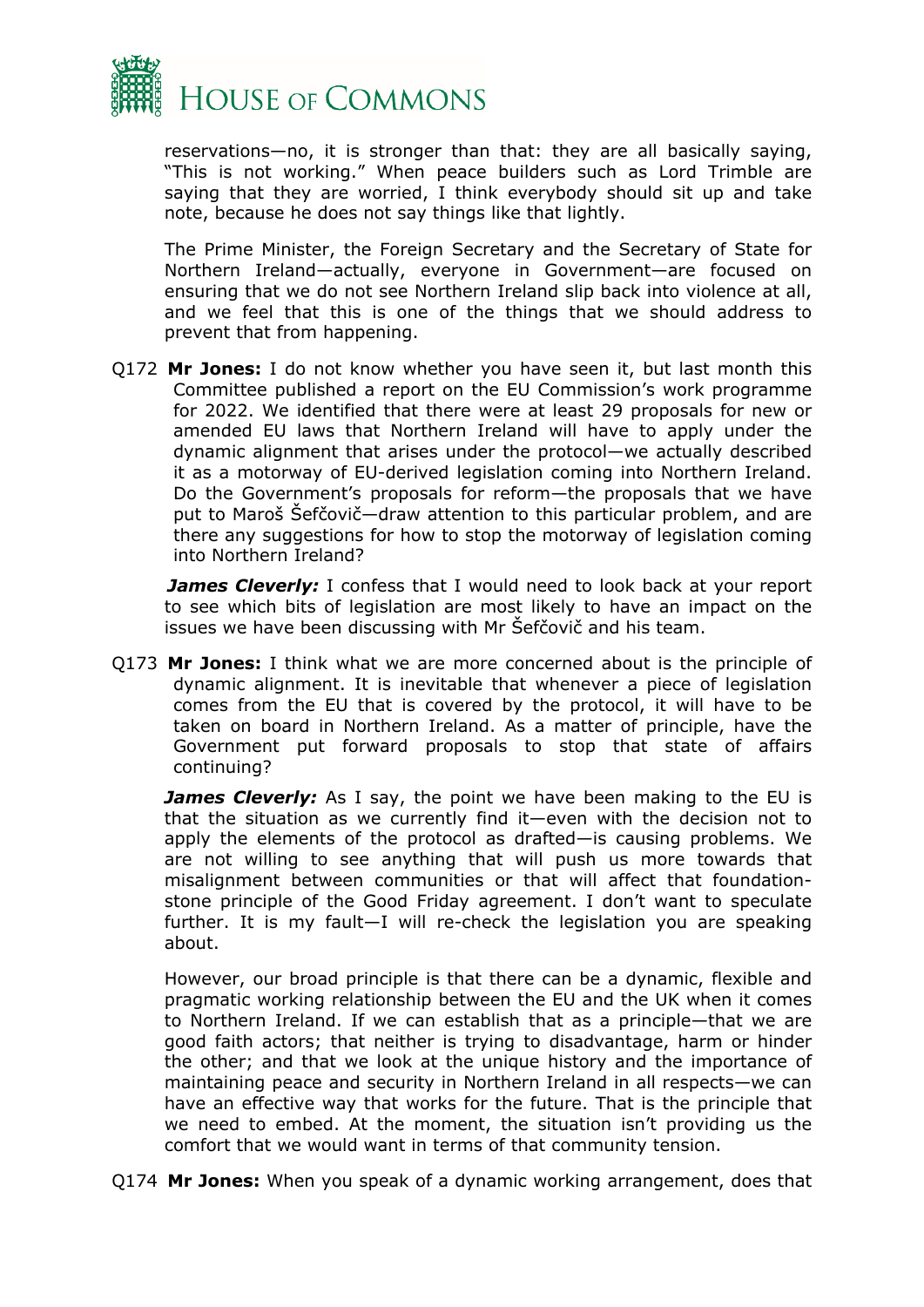

include—inevitably—dynamic alignment between EU legislation and Northern Ireland?

*James Cleverly:* I am highly conscious that terms such as "dynamic alignment" have a very specific meaning and impact, and I wouldn't want inadvertently to sign us up to anything by misuse of words.

**Mr Jones:** That is why I raised the question—you used the words "dynamic arrangements".

*James Cleverly:* I know, but I misused that. I might bring in my official on that. Our proposals are to have a dual regulatory approach for goods. We are challenging the EU on legislation that we think should not apply in Northern Ireland. Do you want to give more detail on that, Julian?

**Julian Braithwaite:** One of the real issues, of course, is the dynamic alignment that is written into the protocol. As you know, there are 50 pages of annexes to the protocol, which set out all the EU laws that will apply directly or through the application of UK law in Northern Ireland, which has an immediate impact on the sale of British goods there. Our proposal is that there should be a dual regulatory approach to deal with the immediate issue of Northern Ireland being able to access British goods in the normal way and British manufacturers being able to sell their goods in Northern Ireland because they meet British regulations. The whole issue of dynamic alignment is hardwired right into the protocol over 50 pages. Therefore it gets right to the heart of an issue that we have always said is important, which is that the protocol does require substantial change and needs to be amended. That is the fundamental point where we and the EU have—

Q175 **Mr Jones:** Thank you for that. So that we have absolute clarity on this point, is it the position of Her Majesty's Government that we want to put a stop to dynamic alignment?

*Julian Braithwaite:* The immediate issue is around the goods flowing into Northern Ireland and the dual regulatory approach, and the Command Paper sets that out.

Q176 **Mr Jones:** I understand that. The Government want to put a stop to dynamic alignment—is that right?

*James Cleverly:* I keep going back to what is for us a foundation-stone principle: the desire to ensure the principle in the Good Friday agreement that all communities should enjoy equal esteem, and nothing should happen through the protocol or future amendments to it to undermine that. If the east-west flow of goods is curtailed, as we are seeing at the moment, we feel that would be an unacceptable situation. Again, I don't want to paint ourselves into a corner in relation to how we protect that principle. I would not want to limit our position for the future—

Q177 **Mr Jones:** Forgive me for interrupting. To summarise, you are unable to tell the Committee now whether the Government's ambition is to put a stop to dynamic alignment.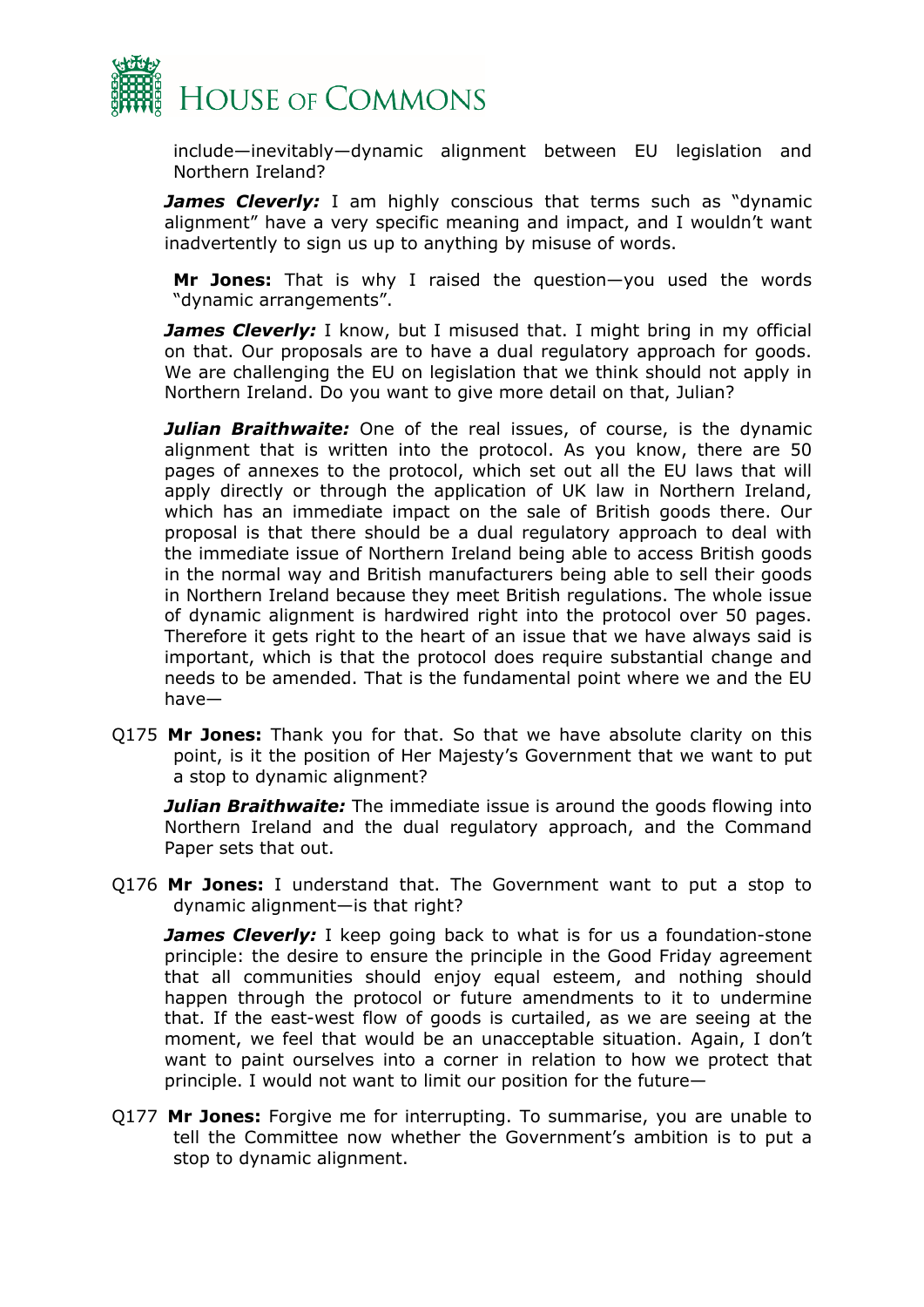

*James Cleverly:* Our ambition is to make sure east-west trade is not curtailed.

**Mr Jones:** I understand what your ambition is.

*James Cleverly:* On how we protect that ambition, I don't want to limit my options.

Q178 **Mr Jones:** So I am correct in saying that you can't help the Committee with that in this particular session.

*James Cleverly:* I don't want to make a hard-and-fast statement: "We will never do this, that or the other."

**Mr Jones:** That is fine, so long as we understand what the position is. That is helpful.

Q179 **Chair:** We are proroguing today. Am I right in saying that you are not going to be in a position to let any cats out of the bag at this stage?

*James Cleverly: Very wise, Sir William. Very wise.* 

Q180 **Mr Jones:** I think, Minister, that if you had just said that, we would have all understood it. Let me ask you this political question: do you think that dynamic alignment under the protocol is compatible with the sovereignty of Parliament?

*James Cleverly:* Protected principles, almost like foundation-stone principles, are about the self-determination of the people of Northern Ireland. We have a devolved Government in Northern Ireland, and we want to make sure that nothing is done that undermines either that sovereignty or the sovereignty of the UK Government. As I say, we will always have that as a foundation principle, and we will always seek to protect that, however we move forward. I would not say it is incompatible, but I can absolutely see, if we are not careful in our interrelationship with the EU, how changes on the EU side could introduce pressures that we are seeking to protect from.

Q181 **Mr Jones:** To go back to the Brexit referendum, one of the principal issues for those of us who were opposed to Britain's membership was the fact that we automatically absorbed legislation from Brussels without any input from Parliament. In other words, it was incompatible with the sovereignty of this place. Do you think it is compatible with the sovereignty of Parliament, now that we have left the European Union, for part of our country still to be subject to dynamic alignment?

*James Cleverly:* Northern Ireland is part of the UK, and we will always, always, always protect that. Again—I keep talking about these foundation principles—that is the starting point of whatever discussions and negotiations we have. Northern Ireland has a unique history and a unique status, and we have to recognise that. That means that Northern Irelandrelated issues—particularly when it comes to international obligations, treaties and the practicalities of working in an interconnected world—force on us a degree of extra creativity, flexibility and adaptability. If we all—the UK and the EU—approach all UK-Ireland border-related issues in that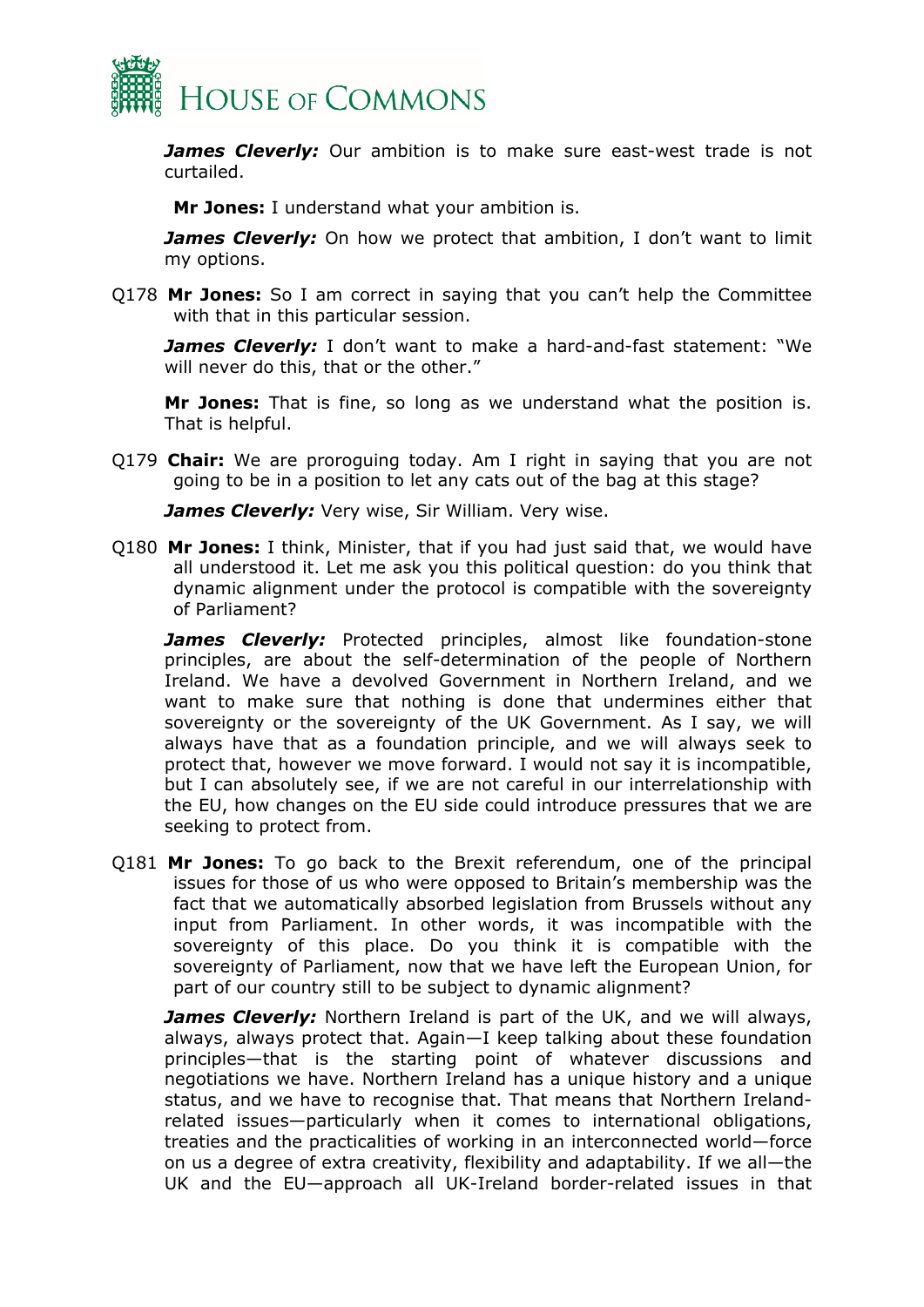

spirit, it can work. Perhaps the point behind your question is that none of us should be blind to the fact that it requires us to be more adaptable, more pragmatic and more creative when it comes to Northern Ireland, because of its unique history and its unique status.

Q182 **Mr Jones:** But the point I am seeking to make is that the sovereignty of Parliament is surely incomplete for so long as Northern Ireland is a ruletaker and has alignment with the European Union.

*James Cleverly:* I think the Good Friday agreement imposes a duty upon all of us to protect the status, which is is enshrined in it, that people in Northern Ireland should enjoy that relationship with Ireland and that relationship with the rest of the UK. That means there are some things that are more technical and more difficult, in order to ensure that all communities in Northern Ireland can enjoy the status that is protected by the Good Friday agreement. I would not want to imply in any way that we are uncomfortable with that; it just means that there is a bit more tricky work to do to protect that. But we are absolutely willing and able. And we think, with regard to the Northern Ireland protocol, that we have put forward solutions to the EU that do ensure that, whether people's head and heart are more oriented north-south or east-west or whatever, we protect that.

**Mr Jones:** Thank you very much.

Q183 **Anne Marie Morris:** Do the Government believe that conditions currently exist to trigger article 16, given all that you have said?

*James Cleverly:* The Prime Minister said almost a year ago that the situation we see with the current standstill position would be legitimate grounds for triggering article 16. We are very conscious that that is a significant thing to do. We are very keen to get a negotiated settlement with the EU that resolves these issues. But ultimately, article 16 exists for a reason, those community tensions in Northern Ireland are real, and we have committed to do what we can to alleviate those tensions. Exactly when and exactly how is a level of detail that I will not go into today in this Committee, but we are very conscious that things need to be resolved.

Q184 **Anne Marie Morris:** So the Government are committed to article 16 still being a tool that they will use?

*James Cleverly:* It is there in the agreement. It exists for a reason. It exists because, even though specific problems were not necessarily envisaged, the idea that there may be a need to resolve differences and disputes, and to address issues, whether related to trade diversion or community cohesion—article 16 exists because those potential challenges were envisaged. So it is relevant and it is there for a reason. The UK Government have always made the case that we will look at resolving those issues; we are not just going to sit back passively and allow these problems to intensify.

Q185 **Anne Marie Morris:** Has the possibility of triggering article 16 been used actively and discussed in your negotiations, so that those involved on the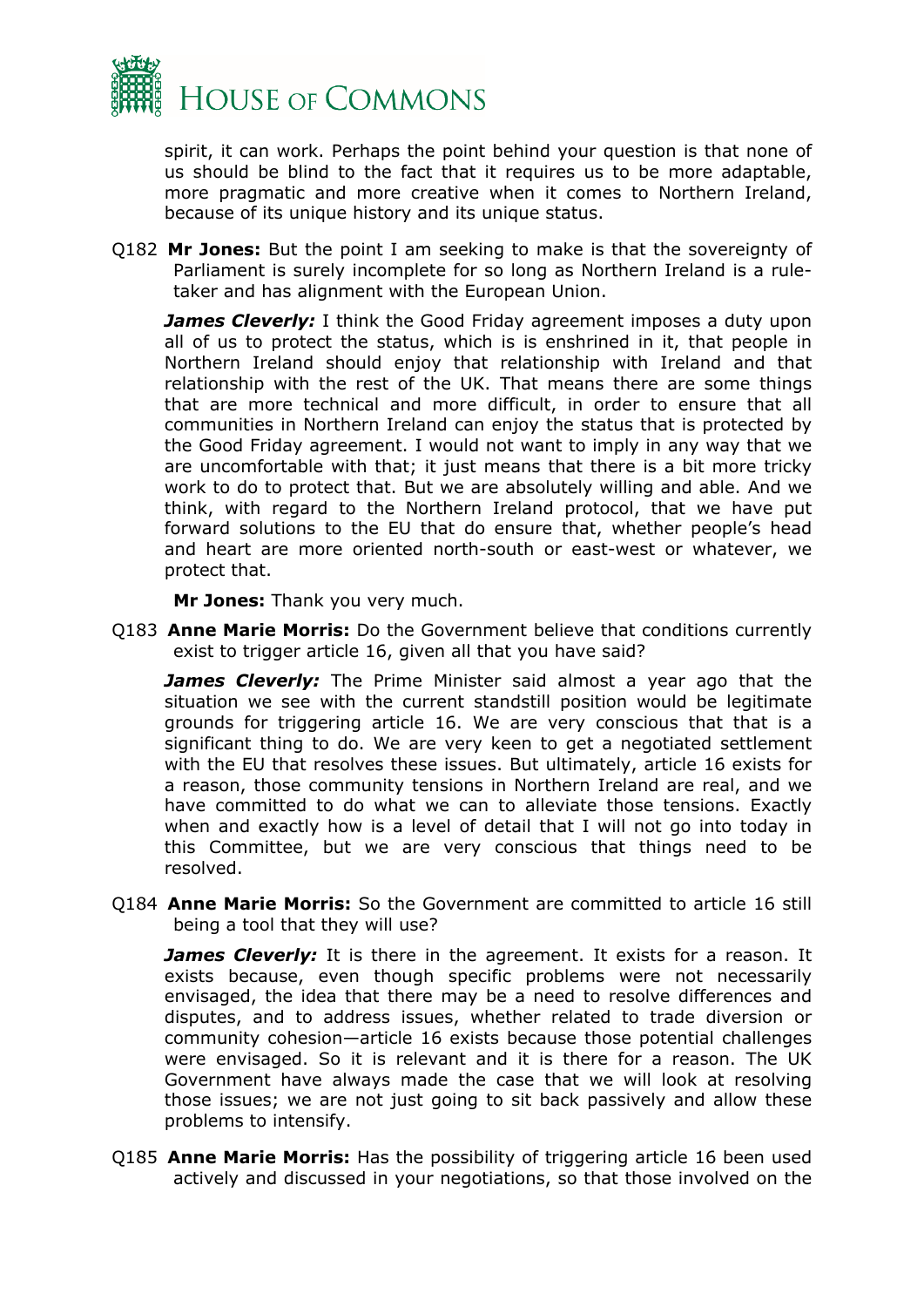

European side are well aware that we are serious and this is something that we will use?

*James Cleverly:* I don't want to imply that this is your starting point, but this is not about negotiating leverage. We are not saying, as a leverage point, "If we don't get out way, we'll do this." What we are saying is, "There are problems. These problems are real and intensifying. Article 16 exists as a means of addressing these problems." Those are facts and we will have to look at ways of addressing these problems.

Our desire—the best way of addressing these problems—is for the EU to give Mr Šefčovič a bit more flex in his mandate, to get a negotiated position with regard to the protocol that works, and then we can get on with a whole load of other really important stuff that we want to get on with. That is our desired position, and the point we have made. I am not going to go further in terms of what, when and how, but ultimately we do have to resolve those issues because they are getting worse.

Q186 **Chair:** Before you come on to the next part of the question, Anne Marie, I want to refer back to the appalling situation we witnessed over the question of covid regulations, when article 16 was used by the EU, all be it for a short space of time, in a manner that gave an impression of being both aggressive and completely unreasonable. They have a track record on this. I heard Mr Byrne, the Europe Minister for the Republic of Ireland, on the "Today" programme—or it may have been last night—indicating that was just a passing moment and it would all be shelved. I think he more or less said—but I would not want to be completely clear on this that he thought that article 16 had been disposed of. My understanding is that it is actually still part of the legislative arrangements within the EU, although I accept that it has not been used. However, the implication in the manner in which it was done then, without any justification, was a very serious step. The EU withdrew from that, but do you have any comment on it? Maybe Mr Braithwaite would like to come in as well.

*James Cleverly:* I have met with Mr Byrne and unsurprisingly we discussed that issue. I absolutely take him at his word. I have no reason to doubt the sincerity of the point he has made. On the one hand that feels very immediate, on the other, it feels like a different universe being in the middle of the international response to covid, when decisions were made very quickly. There are things that in the cold light of day, and with the benefit of hindsight, we might do differently. I did not hear the interview, but from the conversations I have had with him, and from what you relay from the interview, I think that sounds like it echoes his position—I do not want to put words in his mouth.

We continue to have a strong bilateral relationship with Ireland. I will be visiting Ireland in my ministerial capacity soon—I cannot remember what date. We want to work towards an outcome where the utilisation of article 16 is not necessary—that is our desired outcome. At the moment our view is that the best and most effective way of resolving that is a bit more flexibility on the part of Mr Šefčovič's negotiating mandate, and then we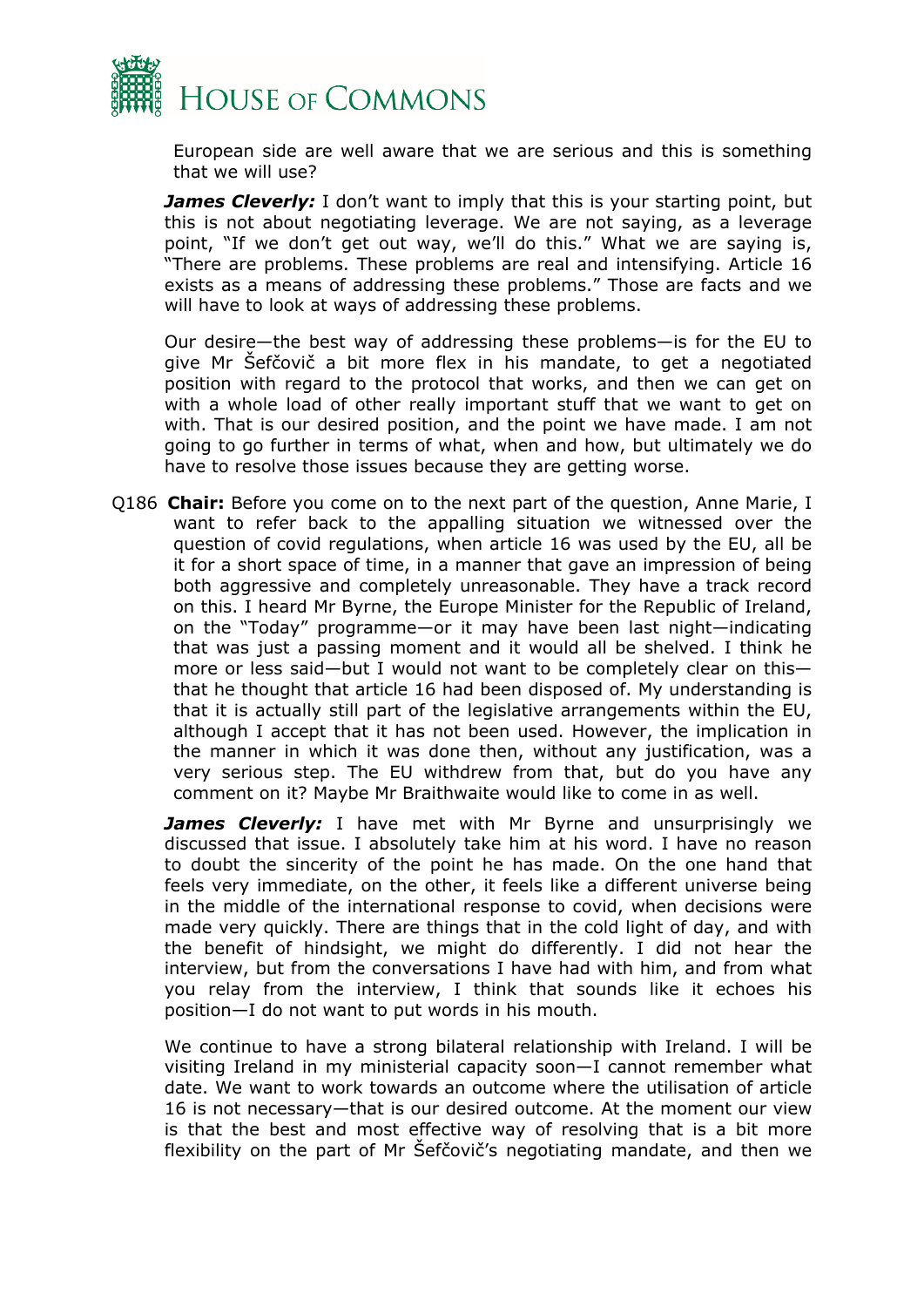

can get the amendments and those negotiated changes to the protocol. That is our desired outcome.

Q187 **Anne Marie Morris:** Are the Government considering the introduction of legislation to disapply parts of the protocol in domestic law? If so, when and what will it cover? I am not asking you, Minister, to tell me what is in the Queen's Speech, but I am asking you to tell me whether the Government are seriously considering such legislation, and whether we are looking at something short or long term?

*James Cleverly:* I am going to go back to the answer I gave to your question on article 16. We are driven by a desire to resolve the issues that we can see building up in Northern Ireland, particularly the community tensions. We are looking at the best and most effective way of doing that. We have said we are considering what options are available to us.

I am not comfortable going into any more details because, as I say, we are discussing and thinking about the best way of doing this, protecting the things that we want to protect. Obviously, we want to protect trade and commerce in Northern Ireland and our international relationships but, first and foremost, the most important thing for us, is that we want to protect peace and security in Northern Ireland.

Q188 **Anne Marie Morris:** So Minister, in the spring statement, as I recall, the Chancellor suggested that there would at least be a negotiation with regard to the application of VAT on green infrastructure, if I can put it that way, because there was a perception that it would be very difficult to reduce the VAT on such infrastructure on the mainland as well as in Northern Ireland, because of the protocol and there would therefore be a debate. Given that we have already had the announcement in the spring statement, is that the sort of thing that would require such legislation? Is that something that has been discussed?

*James Cleverly:* As I say, we are thinking about and discussing a range of things that we could do to address those tensions. Addressing these tensions is always the driving force—that is what we are seeking to do. We have not finalised exactly how we do that. We are looking at and discussing the best way of addressing those tensions while also protecting the other things that we feel need to be protected.

Q189 **Anne Marie Morris:** Would you agree, Minister, that it is perhaps a breaking of the concept of sovereignty if a country cannot impose levels of taxation across all its territory as its right? We all understand that one of the points of the protocol was where there was a concern about products moving across border, and the implications and the impact that might have for the EU and indeed for the UK going the other way. But there are some things, for example energy in people's homes—your gas, your electricity—where there is a peculiarity in the way it is looked at within VAT legislation, so it gets caught and cannot be separated from the treatment of VAT in mainland Britain.

That could be tested in court and that is something that Government could look at, but that seems to me to be an example of something that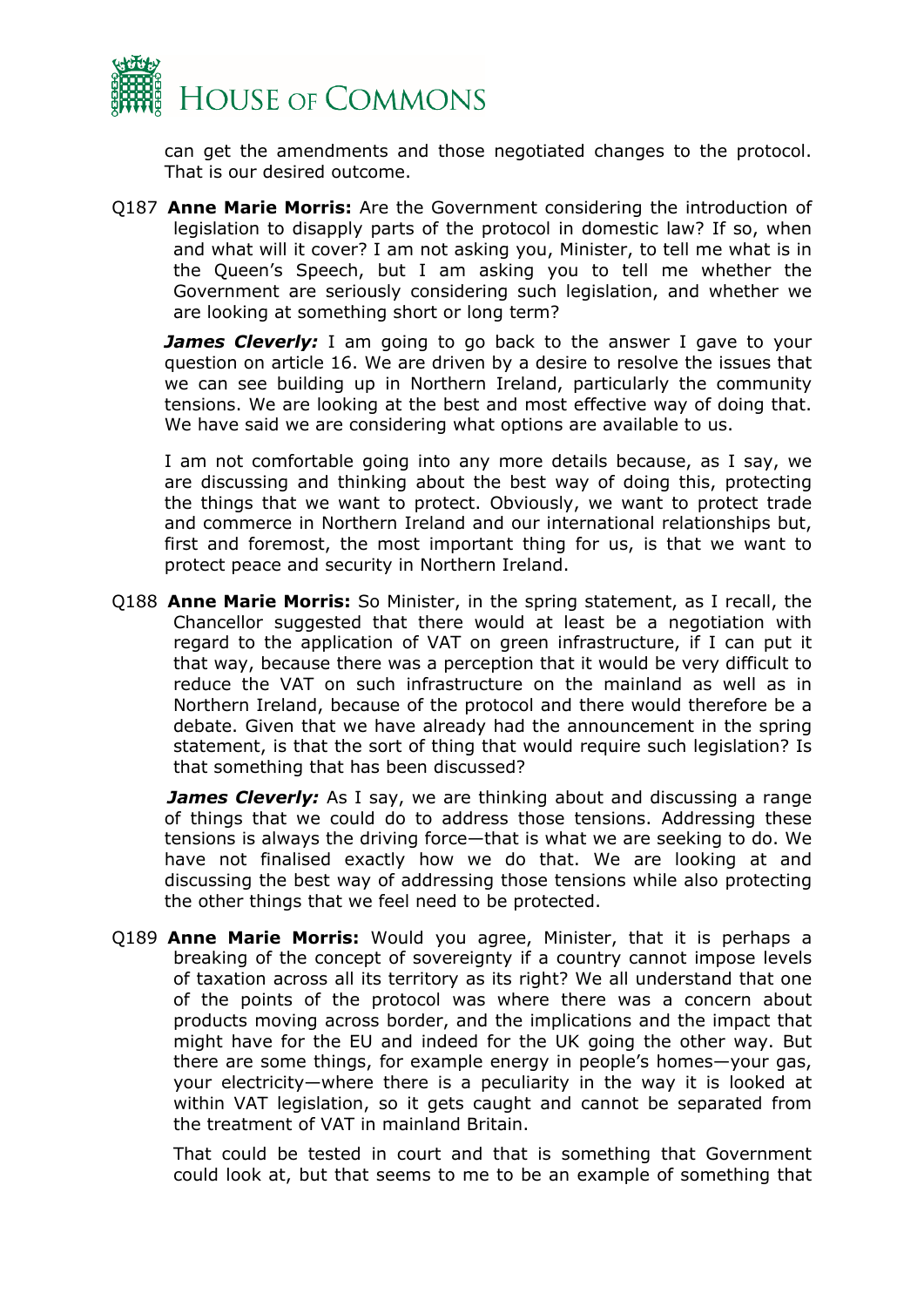

would be precisely right in terms of desire to retain sovereignty, and would not negatively impact the EU, because the way we use gas and electricity within our own homes is not going to impact trade between north-south and east-west. Would you agree with that sense and position with regard to taxation? Is that something that fundamentally should be the sovereign right of the state and, therefore, something that that Government will be taking seriously to try to address?

*James Cleverly:* I can absolutely see the point you are making. Again, one thing that is important is that people in Northern Ireland are not, and do not feel themselves to be, disadvantaged by virtue of the fact that they are in Northern Ireland. Ultimately, we want to make sure that decisions by the UK Government, particularly decisions that alleviate some of the cost of living challenges that we are seeing, are enjoyed by everybody. Ultimately, of course, we want to see the devolved Government in Northern Ireland up and running, because that is the most effective way of making sure that Northern Ireland can protect its unique status and character, while also enjoying all the benefits of being part of the Union.

Q190 **Greg Smith:** If we can broaden out the discussion to the TCA, I appreciate my opening question could end up with quite a lengthy answer. The TCA has been operational for over a year. The exam question is: how would you assess its first year of operation?

*James Cleverly:* I have not had the opportunity to see the whole of the infancy and growth of the TCA, having only stepped into the portfolio in the last few months, but it is now in place and up and running. The governance structures that it has within it have been established. For example, the specialised committees are established and have all met at least once. The Partnership Council, the Trade Partnership Committee and the Parliamentary Partnership Assembly are up and running. These structures, which are embedded within it, are working, but it is obviously still in its infancy and some of the elements of it have come into meaningful existence only very, very recently. It gives the UK and the EU the opportunity to have regular interactions around trade-related issues, which is valuable. It is not setting off alarm bells at the moment, which for a new institution like that is not a bad starting point.

Q191 **Greg Smith:** I appreciate that answer. You stated—the Committee has had an evidence session on this—that the specialised committees have all met at least once, but what is less clear is what they actually did. Could you perhaps expand a bit more on what the UK Government position is and what has come out of the sittings of those various committees and partnership boards that has actually led to a meaningful change to fix some of the unintended consequences, such as the unforeseen issues we have seen at the border that, when the TCA was signed, we did not expect to happen?

*James Cleverly:* I am actually going to ask Julian to come in on that. It is fair to say, in broad terms, that these are relatively new structures. Coming straight out of the traps into delivery phase would be right at the upper end of anyone's range of expectations. I think these structures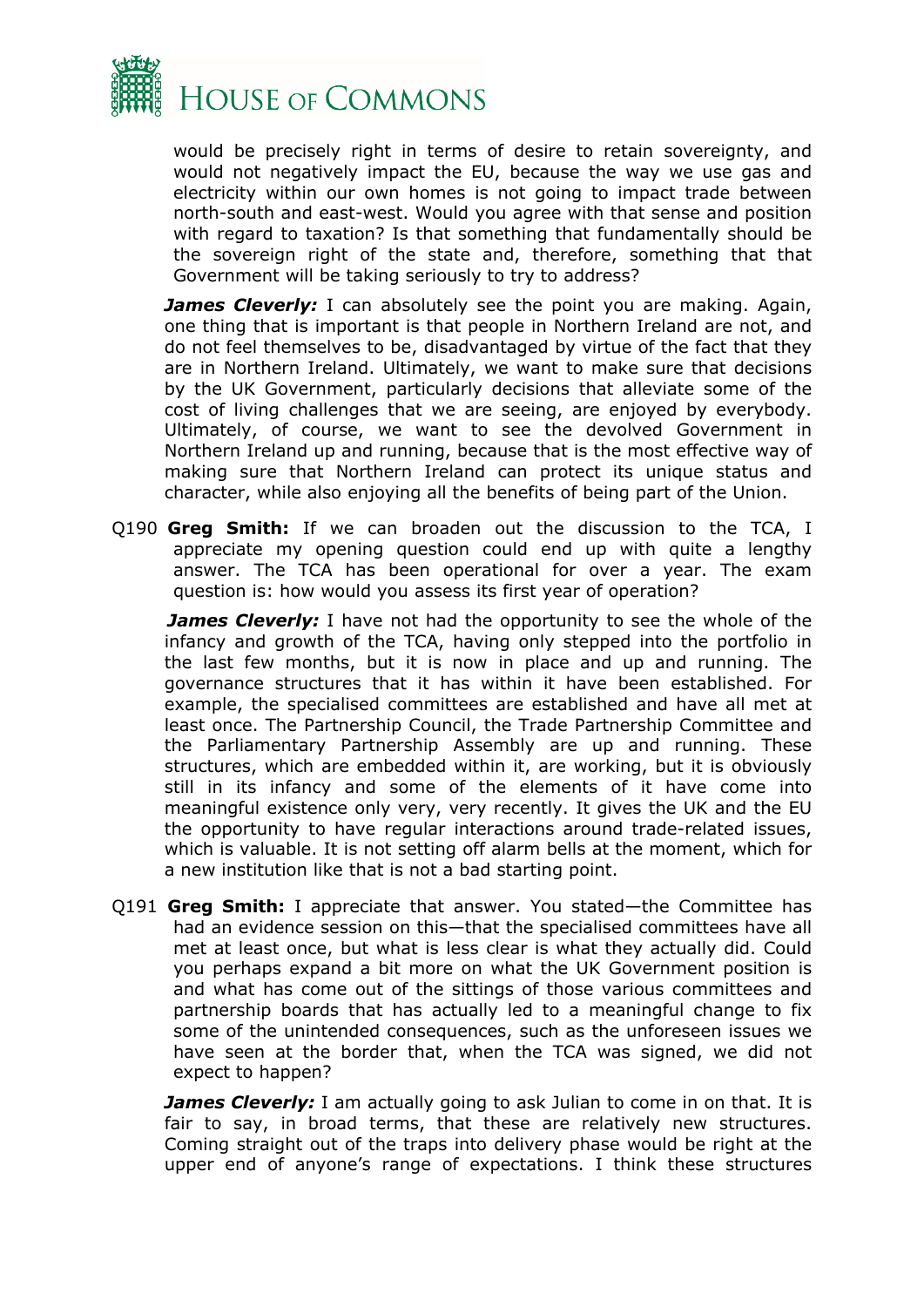

reflect more the way the EU works than the way the UK Government works, but in a partnership you need to make sure you respect each other's ways of working. Julian, do you want to bring up any specific examples?

**Chair:** Just before you do, I ought to mention that there are things going on outside this room regarding Prorogation, and we are getting to a point where we could easily find that Parliament will prorogue within 12 minutes or so. In which case, I am truncating some of the questions.

*James Cleverly: I completely understand.* 

**Chair:** There are one or two matters, including the questions of Gibraltar and Ukraine, that we want to touch on. I am going to ask David Jones to ask the next question, if you don't mind, Greg. Otherwise, we are going to be out of time and there will not be a Parliament sitting.

*James Cleverly:* I will try to break the habit of a lifetime, Sir William, and give concise answers.

Q192 **Mr Jones:** This is essentially to do with the full border checks that were introduced by the EU on 1 January 2021. We have heard reports of British businesses facing difficulties, and EU VAT and customs regulations being applied differently by different member states. Do you recognise those reports? If so, how is your office working with your EU counterparts to try to resolve the difficulties?

*James Cleverly:* You may not have seen it, but a written ministerial statement was laid this morning. The remaining import controls on EU goods will not be introduced from July 2022. Instead, traders will continue to move their goods from the EU to GB as they do now. That is the situation as per—

Q193 **Mr Jones:** So what it effectively means is that EU exporters to the UK can continue to do so without any checks, whereas in the opposite direction British exporters are being subject to those checks. Are there any discussions to try to resolve those difficulties? Mr Braithwaite?

*James Cleverly:* Go on—he cuts straight to the technical bit.

*Julian Braithwaite:* You are right that we have been getting these reports. The EU customs code is implemented by the individual member states. We have heard of cases where they have been implementing them in ways that we don't think are compatible, and we have been raising those with the individual member states. We haven't got any evidence that this has been systematic, but we have been raising the individual issues. In terms of the trade figures over the last year, UK exports to the EU have actually held up. There are plenty of individual cases. The new service that was set up—the European export service—is following up on those details to support our exporters, but we are raising those specific issues with the member states concerned.

**Chair:** If that is alright, David, I would like to move to Ukraine.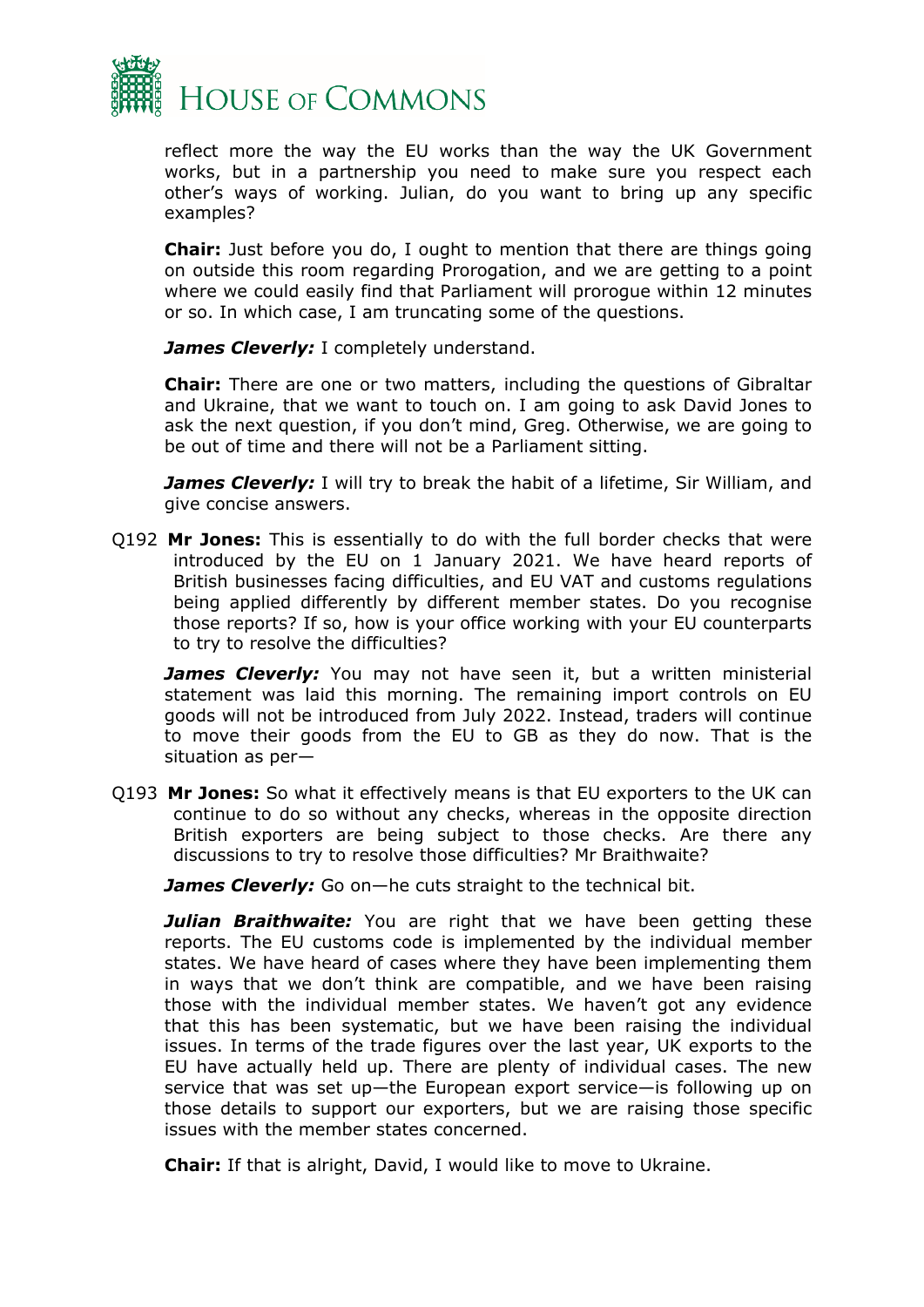

Q194 **Margaret Ferrier:** In a recent letter to the Committee, the Foreign Secretary stressed the importance of working in concert with European counterparts on sanctions against Russia. How are the Government working with the EU on the imposition of sanctions against Russia? How are the Government working with the EU to broaden and co-ordinate the coalition of countries currently imposing sanctions?

*James Cleverly:* The imposition of sanctions against Russia in response to the invasion of Ukraine is one of those areas that has really demonstrated how effectively we can work with the EU, even though we are no longer formally an EU member state. Co-ordinated sanctions do not mean that they are identical. We, for example, moved further on oil and gas and on banking. Elements of the EU have moved faster on sanctioning oligarchs because their legal structures allowed them to do so, but we are all pulling in the same direction and jointly applying that pressure.

We speak regularly at ministerial, senior official and political director level to ensure we co-ordinate to have the maximum effect in closing off the supply of funding for Putin's war machine. In all the conversations I have had here in the UK and in the EU, I think our co-ordination of work over sanctions is highlighted as one of the real success stories of our response to the situation.

Q195 **Chair:** On that question, if I may as Chairman, just to remind you that I mentioned Gerhard Schröder in the House the other day as an example of somebody who, I thought, deserved sanctions in these circumstances. I just want to get that on the record for this sitting.

*James Cleverly:* As you know, we never comment on future sanction designations, but I know the point you have made has been heard.

Q196 **Margaret Ferrier:** You mentioned energy, Minister, and the EU's dependency—we know that—on Russian energy. Could that limit the appetite of member states for more stringent sanctions? How are the Government assisting the EU to decrease consumption of Russian gas and to persuade member states to impose tougher energy sanctions?

*James Cleverly:* We have been working closely with our colleagues in Europe and other parts of the world, including North America, the Gulf and further afield, about alternative energy provision to alleviate some of the pressure that some European states are under. I know sometimes there is an instinct to be critical, but we need to recognise that, particularly the further east you go in Europe, the more certain countries' economies are integrated and the more their hydrocarbon supply chains are with Russia.

Some of those eastern European countries have taken incredibly brave and difficult decisions about imposing sanctions, knowing that Russia had this ability to damage their economies. None the less, Poland and Romania have done so, as well as Germany with regard to scrapping Nord Stream 2 and coming out of elements of the SWIFT banking system. That was done fully in the knowledge that they were highly at risk of repercussions from Russia and nevertheless they did that. We want to help them and work with them to go further, recognising that the best way of doing that is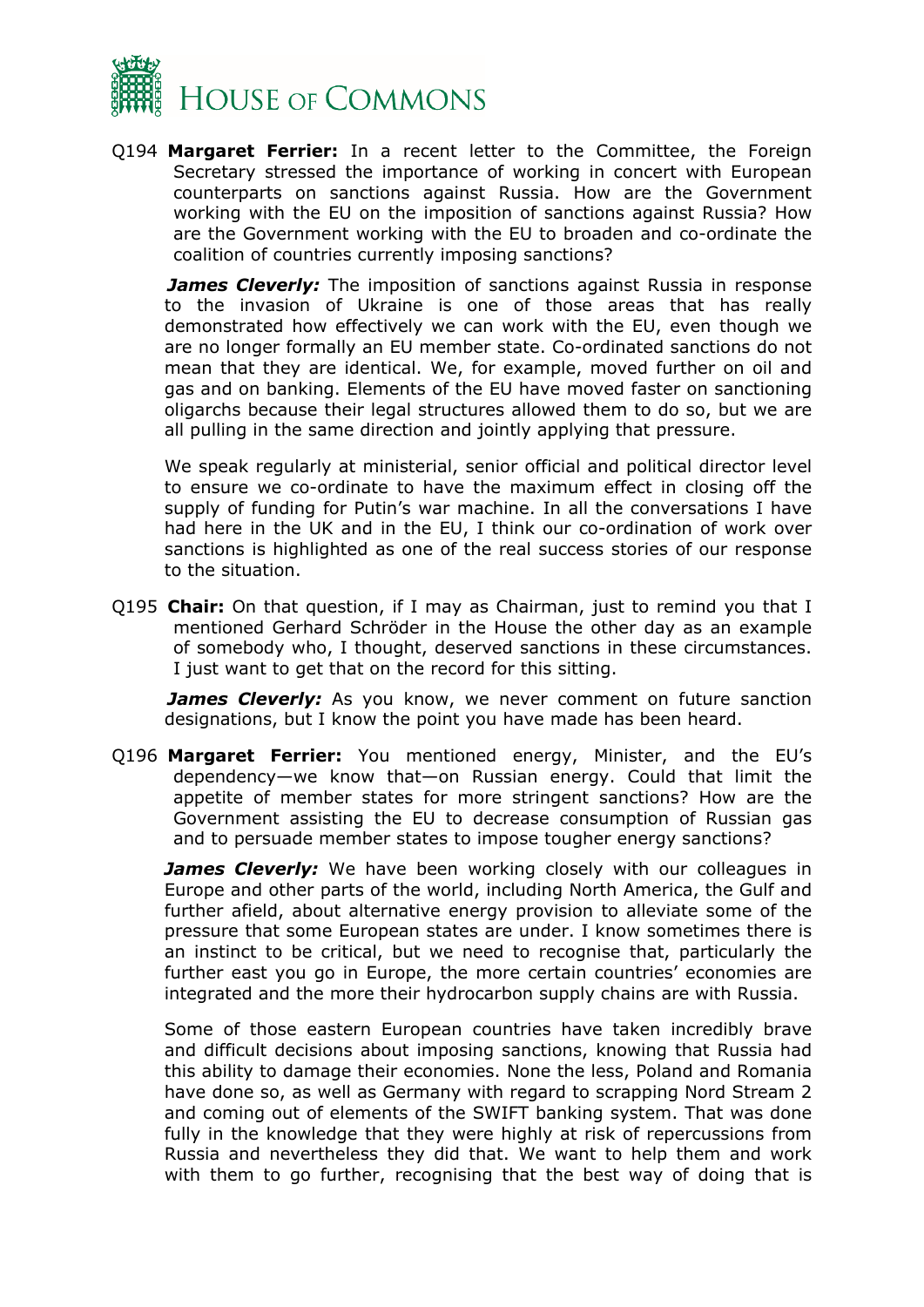

helping them to get alternative hydrocarbon energy in the short term. Ultimately, and the Prime Minister is absolutely spot on, the most effective way of doing this is weaning ourselves off Russian hydrocarbons completely within Europe and being much more energy self-sufficient, whether that be through renewables, nuclear or whatever else.

Q197 **Margaret Ferrier:** On 7 April, the Government published their energy security strategy. Minister, do you agree that the role of co-operation with the EU will be so important in securing long-term UK energy security?

*James Cleverly:* Yes, working with the EU will be an important part of it. Ultimately, the UK, at heart, has always been a very international country. We have always had a very international outlook. As our energy needs evolve and we move away from hydrocarbons towards other energy sources, we will need to develop and maintain relationships with many other countries around the world. Of course, working closely with the EU will be part of that—for both our benefit and that of EU member states. However, we will also need to look at sourcing materials for battery technology and wind energy technology, where we have real strengths and very strong potential markets. Of course, the other thing is working internationally in co-ordination with regard to the next generation of smaller, cheaper, more efficient nuclear energy production. All those things require international work, both in the UK-EU relationship and in UK global relationships.

Q198 **Chair:** There is one other point, which is with a great respect to the role of Germany in all this. I know that the best way to keep a secret is to make a speech in the House of Commons. In 2001, I wrote an article about the geopolitical instability I could see coming as a result of the deal that was done in 1990 between Kohl and Gorbachev, and then taken up by Merkel and all the dependents. In return for the reduction of debt under the Paris Club arrangements, because Russia owed so much money to Germany, Germany was entitled to take shares in companies that became Gazprom, and so on and so forth. This is actually a long-standing series of mistakes and failures that have been made over a period of time, which has now, effectively, turned into a situation in which Russia is able to hold people hostage. The cutting off of gas with Poland and Bulgaria only yesterday is a good example of this. It is an extremely long-term problem. Could you reflect on that? For all the promises we have been hearing, the German position is still not satisfactory.

*James Cleverly:* Having spoken with my German counterparts and looked at this, I can understand the long-standing German foreign policy desire to bring Russia into the international community by integration of economic activity. I think it was an understandable aspiration. It was a policy that transcended a number of German Governments of pretty much all political persuasions. It didn't prevent Russia from invading Ukraine. The willingness that the new German Government have had to fundamentally review some incredibly long-standing positions—in terms of their defence expenditure, their foreign policy and their energy policy—and to accept that that long-standing policy had not had the desired effect and revisit a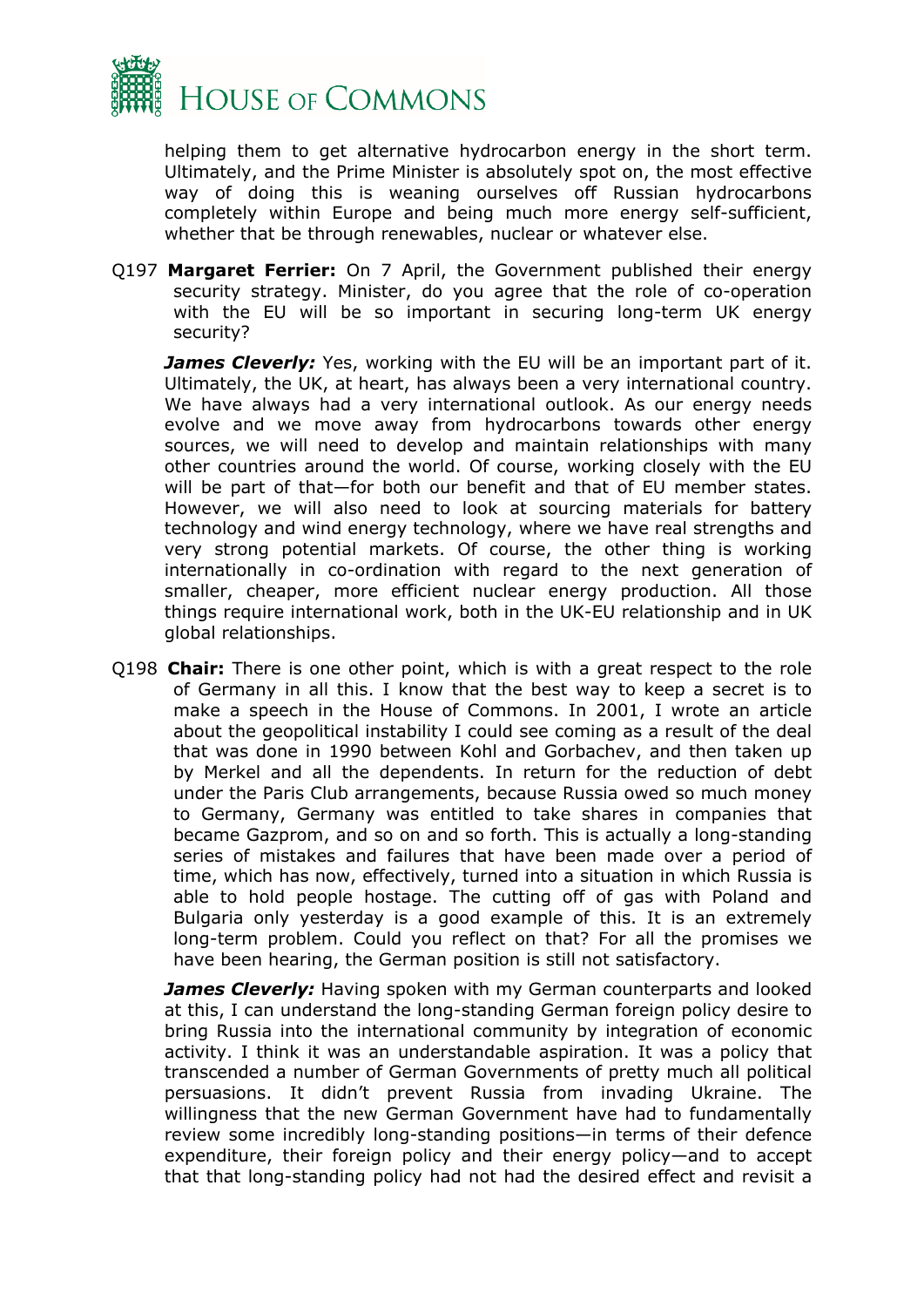

number of really key, long-standing policies is something that we should recognise and, if not celebrate, certainly thank them for. We want to make sure that we work with Germany and Poland, Bulgaria and the other countries that are at risk of energy blackmail from Russia to help them to do what they have told us they want to do, which is do the right thing.

Q199 **Chair:** But, Minister, the money that Russia is receiving is so monumental. As I said again in the House recently, the reality is that Russia is being put in a very powerful position on this. Basically, the money from Germany and other countries is bankrolling Russia's invasion and war in Ukraine. It is a very serious problem. Only a matter of weeks ago, I had to mention in the House that Germany had supplied only 5,000 helmets—something like that. Admittedly, that has changed, but the question is: where's the beef? What's actually happening? What's your assessment of that?

*James Cleverly:* We come at this situation from very different starting points internationally. At the time of the invasion, the UK had very low direct exposure to Russian hydrocarbons—we did not rely on them very much—and that enabled us to be much more flexible. Announcements like the scrapping of Nord Stream 2, coming out of much of the SWIFT system, and a very deep change of German defence posture were not easy decisions for Germany.

Q200 **Chair:** Well, they haven't made them yet, because to some extent there are big divisions within the coalition, are there not?

*James Cleverly:* To an extent, I think that is a by-product of coalition government. I am conscious that I am sounding slightly like a spokesperson for the German Government.

We have enjoyed incredibly close working relationships across Europe. Within the Quint, we have weekly calls at a political level between the UK, US, France, Germany and Italy. Our senior officials speak very regularly, and there is a degree of integration co-ordination that we know has really confounded Putin's expectation that there would be some western fragmentation. We should pursue every opportunity that we can find to reinforce that co-ordination and reinforce decisions that are taking European countries in the right direction, which is unplugging from Russian hydrocarbons and employing sanctions on them.

Not everyone can move at the same pace. As you said in your question, Sir William, there are a whole load of historic decisions, and particularly countries in eastern Europe that were part of the USSR have physical infrastructure links to Russia that they depend on. They are seeking to extricate themselves from that, and it is in our interest, their interest and the interest of global peace and security that we help them do that.

**Chair:** And there is the complexity of the Hungarian situation and various other matters. I don't think we can go into every detail of this at this moment, but I just wanted to get your reaction to that. We now want to move on to another set of questions relating to Gibraltar.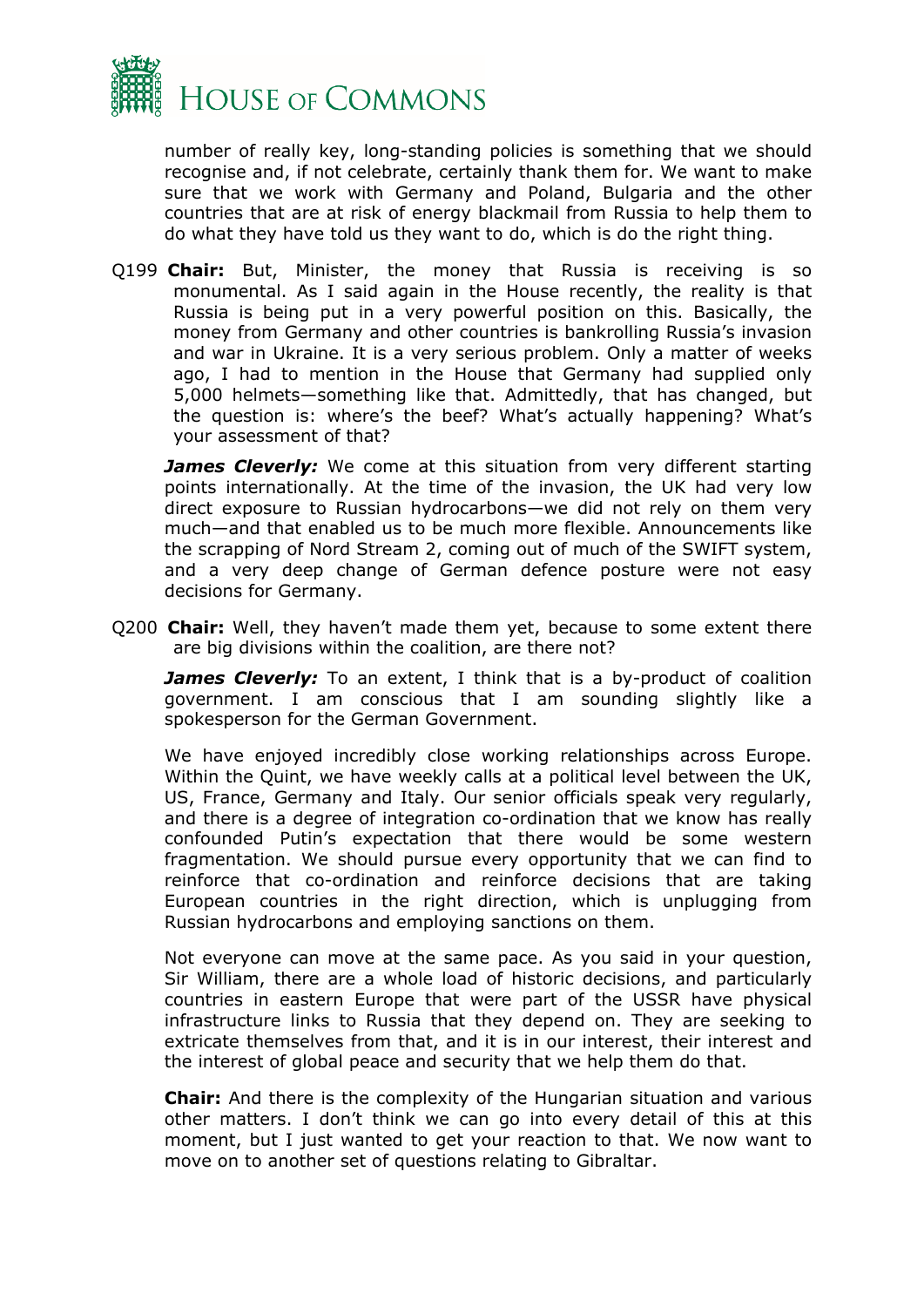

Q201 **Mr Jones:** Mr Cleverley, you wrote to us recently setting out what the current state of play was. You still expressed confidence that you would be able to achieve a solution, although you acknowledged that the negotiations were politically complex. There has been quite a lot of delay, apparently. We took evidence from the Gibraltarian Chief Minister back in November, and he expressed hope that we would see a resolution of the negotiations by the end of December, which was then extended to Easter. There is still no sign. Can you give us a flavour of why the negotiations are taking so long? What is your best guess as to when an agreement will be achieved?

*James Cleverly:* I will start by not answering the last question. I don't want to guess at a date and make myself a hostage to fortune. We obviously enjoy an incredibly close and strong working relationship with the Government of Gibraltar. I knew the Chief Minister long before I was in this ministerial position. I have now got to know my opposite number in the Spanish Government. We get on very well, and we speak formally and informally quite regularly. The ingredients are in place to get a resolution on this. It started much, much more slowly than any of us would have wanted. The EU's internal processes finalised their negotiating position only in October 2021, so the starting gun wasn't fired until much later than we would have liked.

It is a sensitive, complicated issue. I am confident that it can be resolved. It will be resolved in the way that many of these things are resolved: with a good dose of good will on the part of everyone involved in the negotiations. I have made it clear, both to the Gibraltarian Government and the Spanish Government, that the integrity of Gibraltar is an absolute non-negotiable. They know that. The tone of the conversations is positive. I do not want to speculate on when this will be resolved, but it strikes me as an eminently soluble problem.

Q202 **Mr Jones:** Could you tell us which parts of the negotiations have been the subject of agreements so far, and which are yet to be resolved?

*James Cleverly:* I suppose, like a lot of things, the devil is in the detail. Rather than me talking about generalities, perhaps Julian could highlight a couple of areas where it is stuck.

*Julian Braithwaite:* The negotiations have had seven rounds so far with the European Commission. The basis for the negotiations is the joint agreement between the UK and Spain reached at the end of 2020. Those rounds have cleared away the rest of the issues, and at the nub is the issue around mobility, and particularly implementing the agreement between us and the Spanish about how Schengen would work, the degree to which Spanish officials would be involved and how it would be managed in a way that was seamless. There was an agreement in the joint agreement on how that would work. That is where we are focusing our negotiations now.

Q203 **Mr Jones:** We have heard reports recently of British citizens being refused entry to Spain at the border with Gibraltar if they cannot provide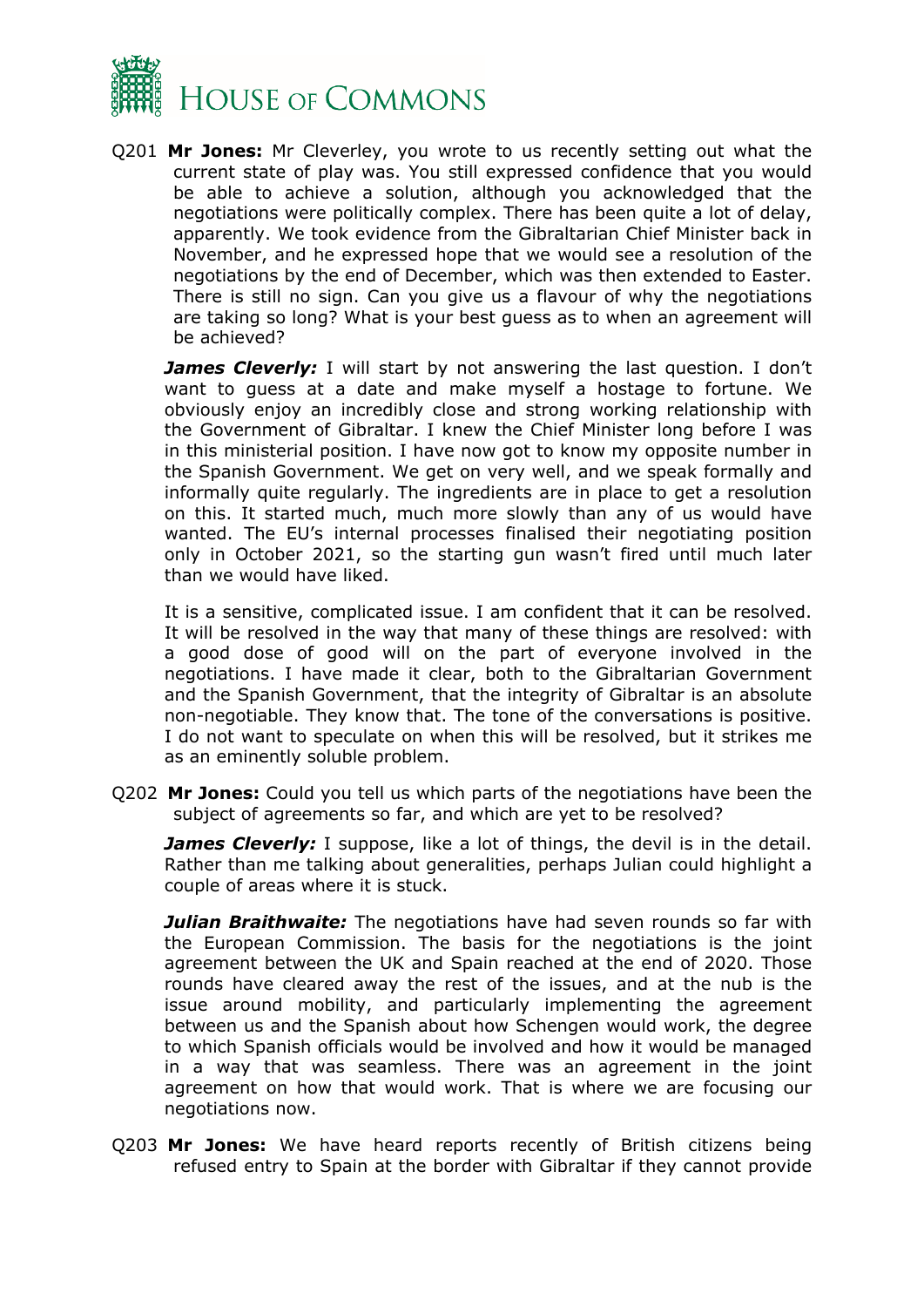

so called "valid reasons" for entry. Is that a toughening of the Spanish approach, in order to put more pressure on the Gibraltarian and British side in these negotiations?

*James Cleverly:* That is not the tone that I am picking up in the conversations that I have had. I have not seen those specific reports. People crossing borders on occasions have difficulties; it is undesirable, but it is a by-product of the administrative processes that you have at borders. I have not seen those specific reports, therefore I would not want to go further on that.

Q204 **Mr Jones:** You have not been notified of any change of policy or stance by the Spanish on the admission of British citizens?

*James Cleverly:* Not that has been brought to my attention by either our side or the Spanish. In the conversations that I have had with my Spanish opposite number we speak frankly, but in a very friendly manner. I am not detecting anything that would lead me to believe that there is a formal or mandated toughening of their position on that.

Q205 **Mr Jones:** Could I ask you about the role of the European Court of Justice, which I guess is problematic in these negotiations? On 1 December last year, the Prime Minister said that he saw no future role for the ECJ in relation to Gibraltar. Can you confirm to the Committee that any agreement with the EU over Gibraltar will preclude any role for the European Court of Justice?

*James Cleverly:* The point to make is that the Gibraltar border and the Northern Irish border with Ireland have a very different set of circumstances. There has always been a customs and immigration border between the UK and Gibraltar, for example. It is a different beast. In terms of the ECJ, we do not believe that there is a need for EU law to apply directly. Therefore, we do not feel the need to have oversight of EU institutions like the ECJ in this instance.

Q206 **Mr Jones:** Is that a red line in the negotiations?

*James Cleverly:* I do not want to negotiate by proxy in a different room. That is the longstanding position of the UK Government, and I do not think that is a surprise to the EU or the Spanish.

Q207 **Mr Jones:** We took evidence from your predecessor, Wendy Morton, in September last year. We expressed our concern about EU proposals for Gibraltar to align with some EU laws, and for any agreement to include level playing field commitments. Does that remain a concern of the British Government?

*Julian Braithwaite:* The original mandate did indeed have these elements in it. The progress that has been made in these negotiations is that we have made progress on that. In particular, the UK-Spain political framework agreement on which these negotiations are based does not mention any role for the European Court of Justice, so we are now narrowing it down, particularly to the mobility issues where there is the Schengen border code. The Schengen border code is a Schengen-wide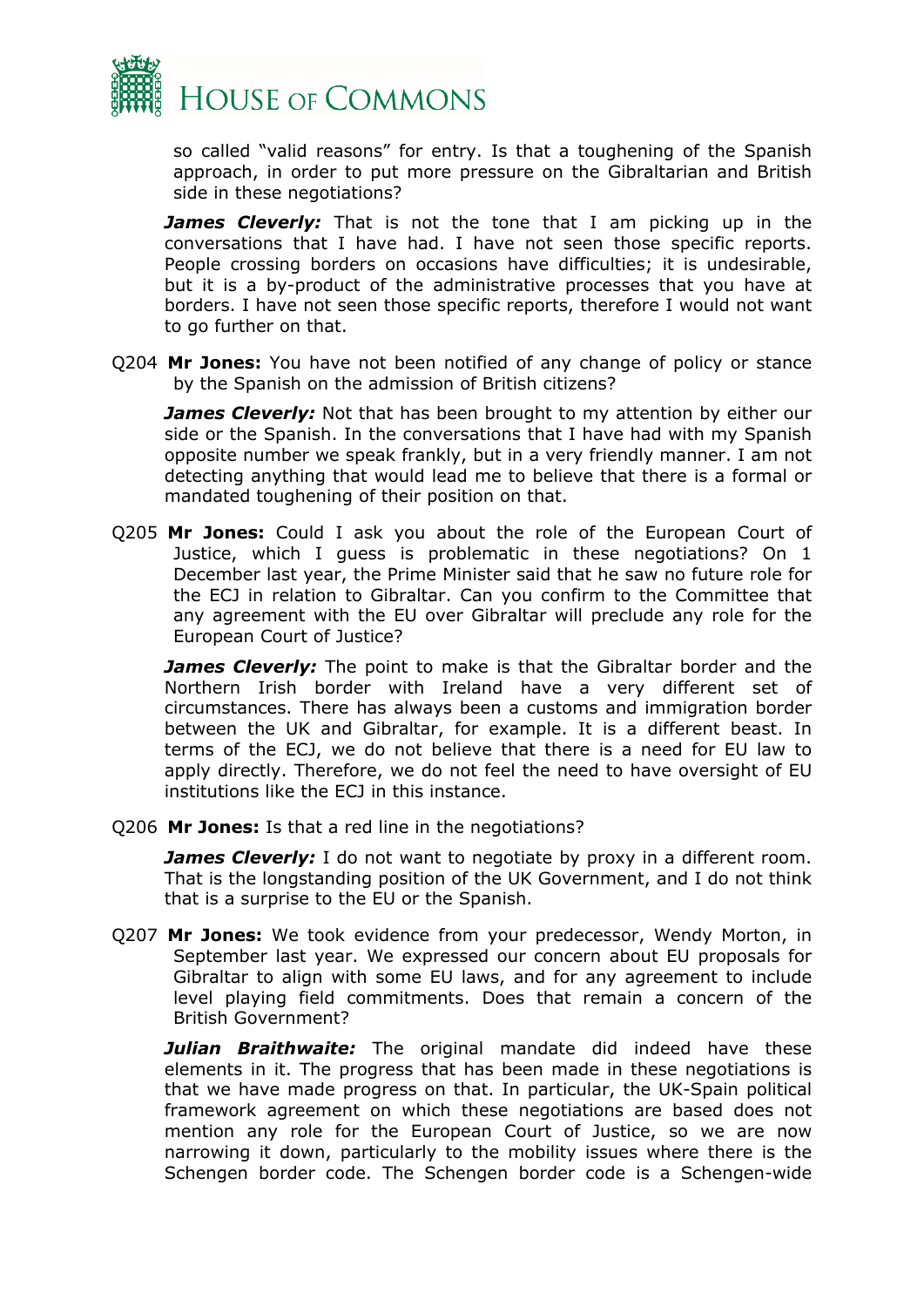

code, but the issues around mobility are the area where this debate is now taking place.

Q208 **Mr Jones:** And alignment with EU legislation.

*Julian Braithwaite:* As I say, with our political framework with the Spanish, we do not think there is a need for the European Court of Justice to play a role at all.

Q209 **Mr Jones:** Is the position so far as that is concerned the same for both the United Kingdom Government and the Gibraltar Government? Are the two Governments on the same page in their negotiating approach?

*Julian Braithwaite:* Yes, we are very much aligned.

Q210 **Chair:** As you may know, we recently launched an inquiry into the UK's EU representation after Brexit. Can you explain what the Government's strategic aims and objectives are in respect of the UK mission to the EU?

*James Cleverly:* As you and the Committee will know, the formal status of the team in Brussels changed from UKRep to UKMis, so they are a mission rather than a representation. I was with them just yesterday, and they of course then become more like our ambassadorial presences in other institutions in other parts of the world. They seek to influence, to explain, and to uphold our interests. I think we have a very effective team over there.

Obviously, during the departure from the EU, it became quite a big organisation because there was a lot of technical stuff to do. As, bit by bit, we have resolved and put behind us some of those workstreams, the mission has gently reduced in size quite organically, reflecting the fact that these things have been resolved. I do not have a final figure for what the headcount will necessarily be, but it is now getting down towards a sustainable size, which will be the team that we have in place—as I say to explain, to influence, and to uphold our interests. As is the case with any British post overseas, that is the fundamental role of the mission over there in Brussels.

Q211 **Chair:** Of course, for those people who are watching us as we go forward in this exchange at the moment, it is significantly different from UKRep, the United Kingdom Permanent Representatives. I have been on this Committee since 1985, and I have seen a huge change. We did go over to see Lindsay Croisdale-Appleby and the others, and we had an extremely informative two days. That was extremely welcome, so I put on record our thanks to the team there for what they did.

You will also be aware—this is the last question—that Lord Frost, when he was in post, committed to appear before us quarterly, and the Foreign Secretary will appear at least once a year. Will you make up the difference and appear before us three times a year, and commit to appear before the summer recess? There is so much going on at the moment, Mr Cleverly. There is massive decision taking in the pipeline, we've got the House being prorogued, and we've got the Queen's Speech on 10 May. I just want to get it clear that you will appear, because we ask questions that are based